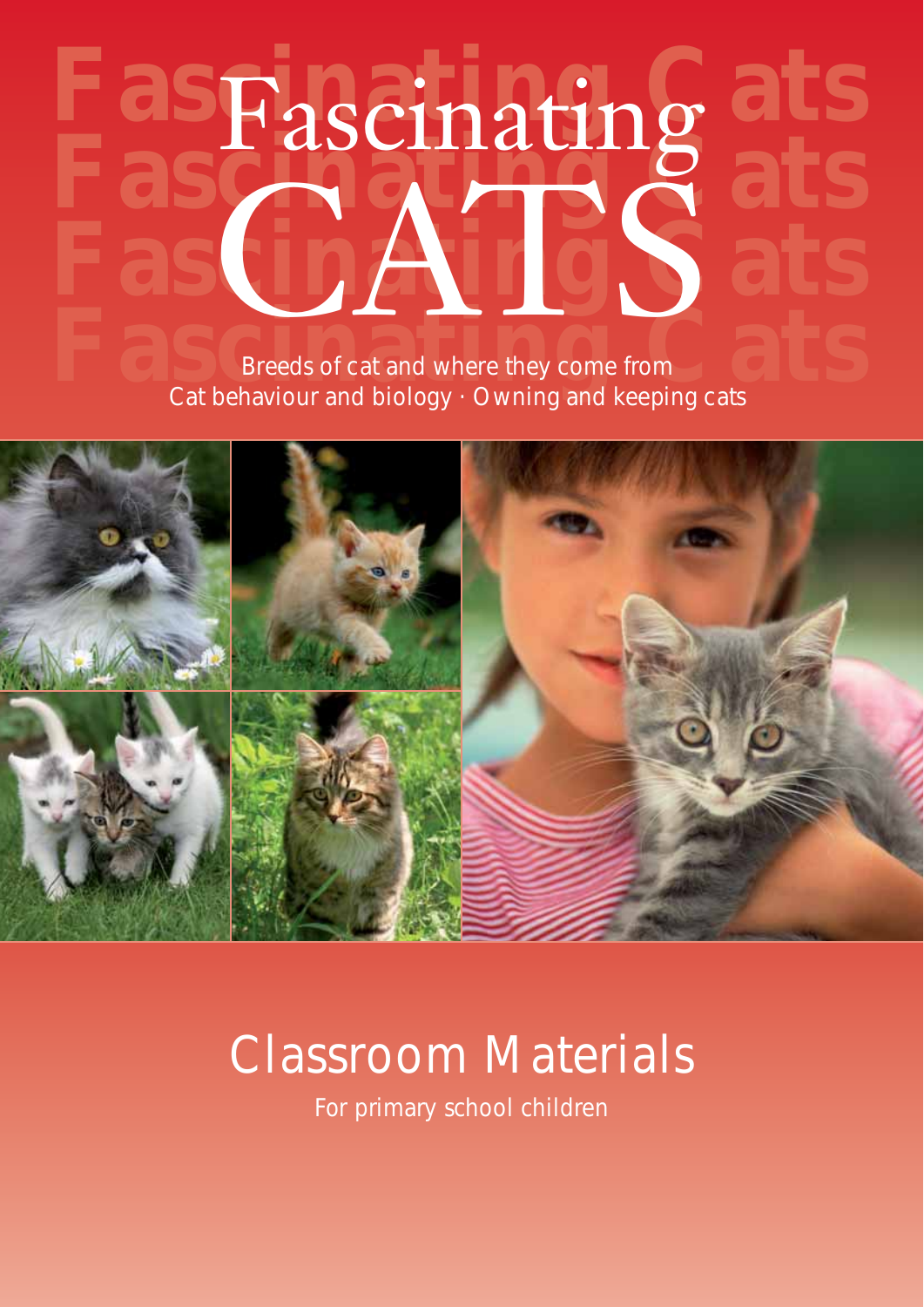## **Fascinating Cats**

Dear Teachers,

Nearly all children are fascinated by cats and why not? They're cuddly, soft, playful and in general are willing to engage with children. Yet cats are also individuals who sometimes need their own space and can be quite vocal and expressive when they feel threatened or are surprised by human approach.

Children have ample opportunity to interact with cats: An estimated 60 million cats live in Europe: they are part of our daily lives either in the family or in our neighbourhoods.

This booklet "Fascinating Cats" is aimed at explaining to children in an easy, lively and interactive way the origins of cats, their domestication, their biology, some breeds, their role in society and in particular how cats behave and how to behave with cats: we believe that children can learn a lot about animal behaviour and understand more about animal welfare by studying the cat, one of our most popular and familiar pet animals.

"Fascinating Cats" was developed by educational experts and is already used by teachers and children in German schools to great success. The teachers have appreciated having a stimulating, useful and well-documented subject for primary school use while the pupils have enjoyed having such a lively and interactive topic as part of their curriculum.

This free material can be downloaded from the FEDIAF internet.

This booklet is also a "living document" so if you have any comments, ideas or suggestions for improvements on how to apply this material in your courses, we would welcome your comments.

We hope you have enjoyable and successful sessions using "Fascinating Cats" with your pupils.

Yours sincerely,

Thomas Meyer Secretary General · FEDIAF



## **Social individualists or "Three cats won't catch one mouse" Some notes on the teaching concept**

Dear Teachers,

Cats are wonderful pets because their demands and expectations match many human needs. Nevertheless, we humans often have difficulty understanding these complicated creatures, particularly their motives, their contradictions and their strong individuality. Cats are not so much social loners as highly sensitive animals that always hunt alone. Due to their similarities with wild animals, cats appear to lead very independent lives, while at the same time having very flexible social relationships towards other cats and towards people.

The ambivalent "idiosyncrasies" of cats are a common thread running through the competence-centred information and materials in this booklet. "Fascinating Cats" conveys practical knowledge and information about keeping cats in a species-appropriate way. It also fosters understanding and sensitivity on the part of school children towards the specific needs of these animals.

Our priority is that school children can learn to handle cats without supervision and with their own sense of responsibility, and with knowledge and understanding of the biology, behaviour and the "language" of cats. Our aim is that, with this acquired knowledge, school children can adjust and orientate their behaviour and communication with cats in appropriate ways, so that they may familiarise themselves with cats as living beings that need to be taken seriously. Knowing how cats behave and express themselves is essential in establishing a "species-appropriate" relationship between humans and all animals. Children describe their subjective experience of such relationships as original, interesting and loving.

We, too, like to learn new things. We are therefore delighted to receive any comments, suggestions and specific ideas you may have for improving these teaching materials, so that we can provide you with even better materials for lessons in the next edition.

Your team from "Fascinating Cats"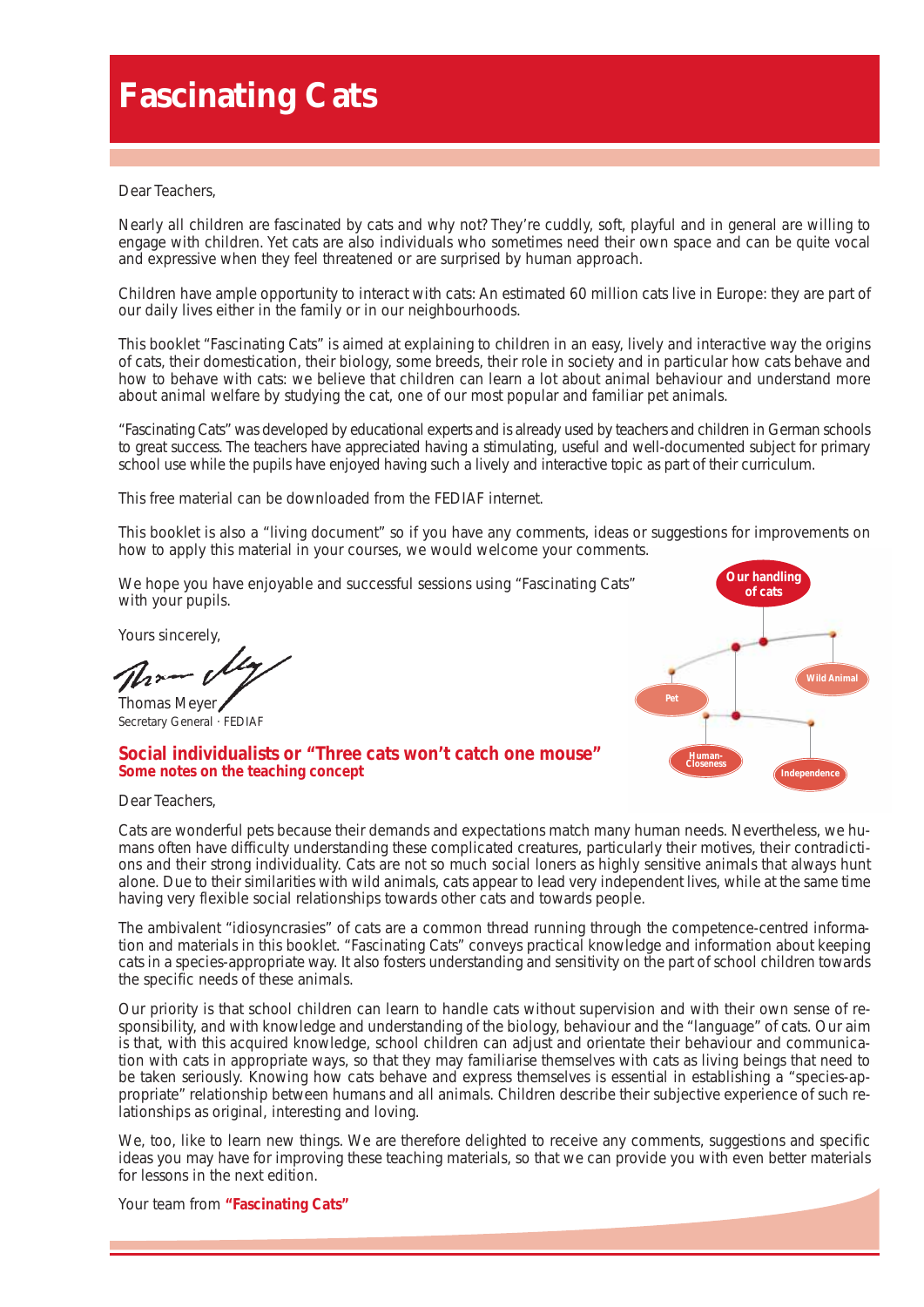## **"Fascinating Cats" – master copy templates**

## **Contents**

| The ancestry of the domestic cat                  | 1              |
|---------------------------------------------------|----------------|
| Where the domestic cat comes from                 | $\overline{2}$ |
| Cat breeds                                        | 3              |
| $\rightarrow$ Worksheet                           | 3a             |
| Cat language                                      | $\overline{4}$ |
| $\rightarrow$ Worksheet                           | 4a             |
| Dog and cat language                              | 5              |
| $\rightarrow$ Worksheet                           | 5a             |
| Biology of the cat I: Physique and teeth          | 6              |
| $\rightarrow$ Worksheet                           | 6a             |
| Biology of the cat II: Keen senses                | 7              |
| $\rightarrow$ Worksheet                           | 7a             |
| The stages in a cat's life                        | 8              |
| Buying a cat                                      | 9              |
| Treating your cat properly                        | 10             |
| $\rightarrow$ Worksheet                           | 10a            |
| Training your cat                                 | 11             |
| $\rightarrow$ Worksheet                           | 11a            |
| Cat care and feeding                              | 12             |
| What a cat costs; cat health and the vet          | 13             |
| Solution sheet for teachers:                      |                |
| $\rightarrow$ Worksheet 3a-11a                    | 14             |
| Test: "Is my cat happy?"                          | 15             |
| Test: "What do I know about cats?" (Preliminary)  | 16             |
| Test: "What do I know about cats?" (Advanced)     | 17             |
| Solution sheet for teachers:                      |                |
| "What do I know about cats?"                      | 18             |
| Test certificate for "What do I know about cats?" | 19             |
| Make your own cat mask                            | 20             |
| Important cat-related vocabulary                  | 21             |
| Legal information                                 | 22             |

## **Information sheets:**

Information sheets are for teachers and pupils alike; they contain information related to "Fascinating Cats" that is the basis for filling in the worksheets.

#### **Worksheets:**

Pupils can fill in the worksheets on the back of the respective information sheet during lessons or in study groups.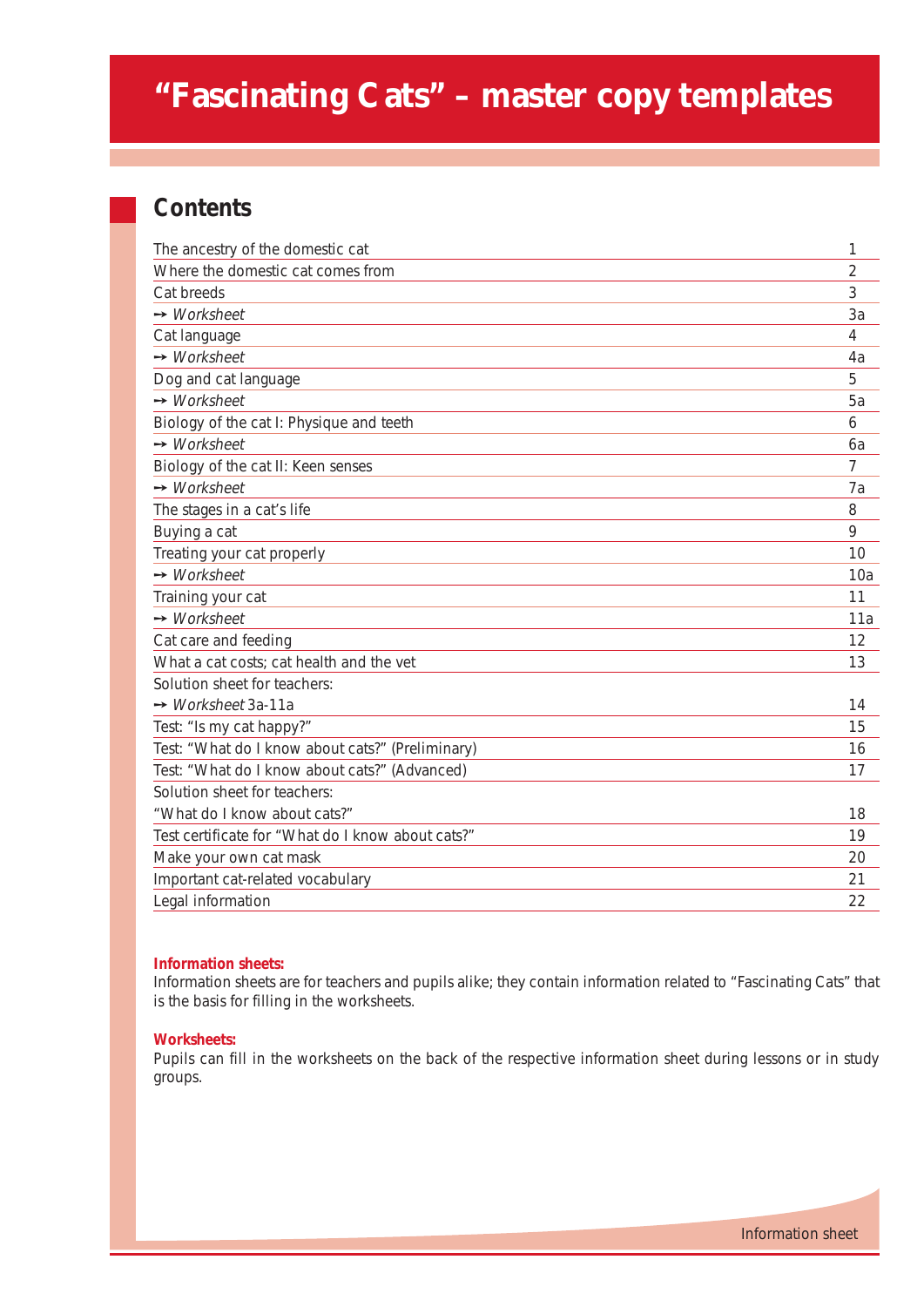## The ancestry of the domestic cat

## **Small cats and big cats**

The cat family is very large and is divided into "small cats" and "big cats". In general terms, small cats, such as the lynx, can purr when they breathe in or out but cannot roar. In contrast, big cats – like lions and tigers – can roar but are generally unable to purr. Small cats have eyes with pupils that contract to a narrow slit in bright sunlight. The pupils of big cats' eyes contract to a tiny point in bright sunlight. The domestic cat is a member of the small cat group.



Domestic cats are now found all over the world. Cats' fur can have over two hundred different colour combinations.



**Information shee** 

Even though the lynx is really quite big, it is still one of the small cats, as it can purr or growl, but not roar.



The tiger is the largest living cat; it can reach a length of two metres or more from nose to tail tip, and weighs as much as 300 kg.



Lions are the only cats that live in truly co-operative groups (called "prides"). Male lions have a long mane, while the sand-coloured females have none.

#### **I have learned that:**

There are two very different groups of cats: big cats and small cats. Our domestic cat belongs to the small cat group.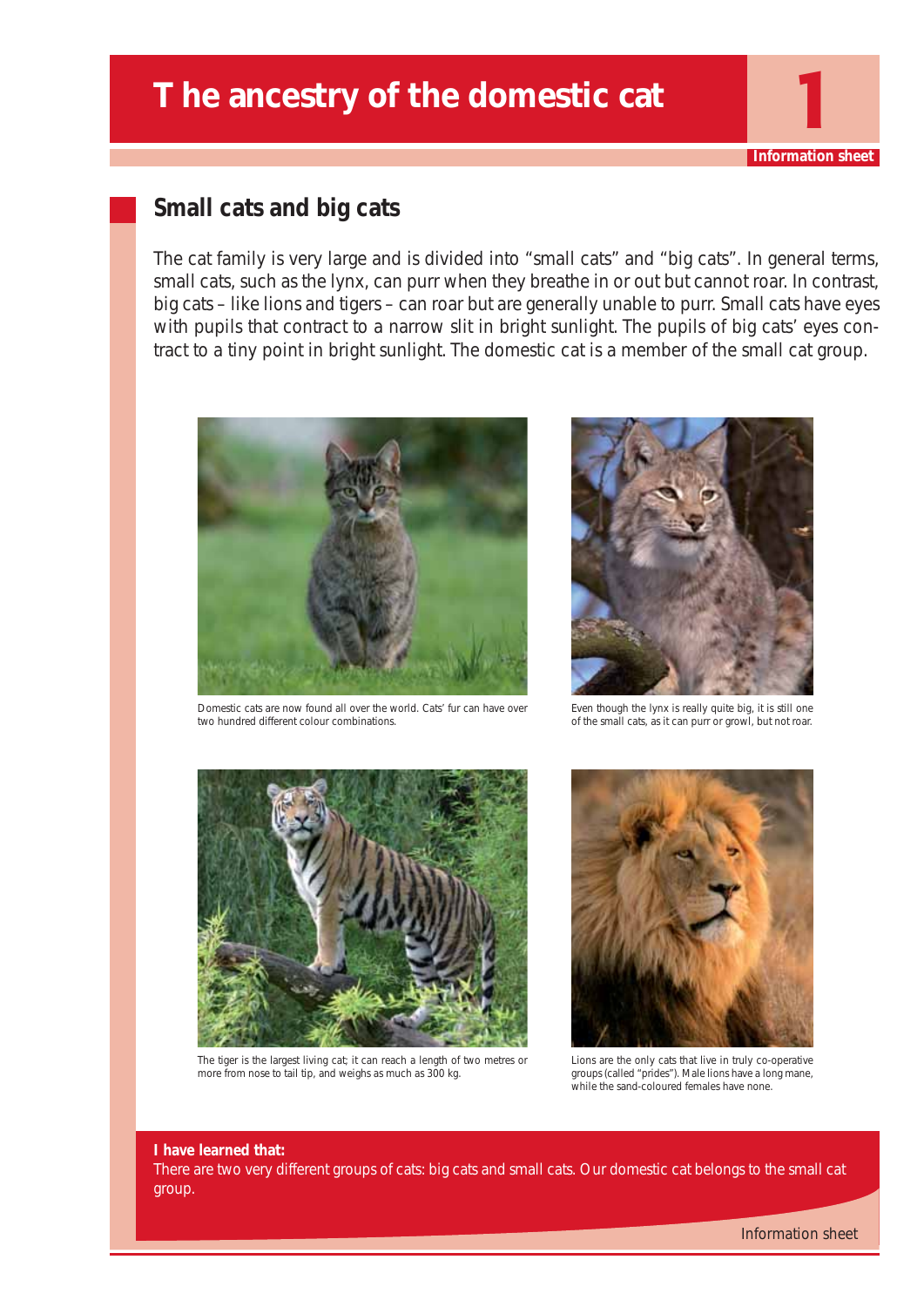## **Where the domestic cat comes from**

**Information sheet**

## **Where did our domestic cat come from?**

All domestic cats that now live with humans are descended from the African Wild Cat, which today lives in most parts of Africa and Western Asia. African wild cats are around 85-100 cm long (measured from the nose to the tip of the tail) and weigh 4-6 kg – just like most domestic cats. Their fur is sandy-coloured; they have dark stripes on the tail and the tips of their hairs are also dark. These wild cats live in many types of habitat, including the savannah and agricultural land, but they usually avoid climatic extremes, such as rainforests.



## **From wild cat to domestic cat**

Around 9,000 years ago, when men began to build settlements and villages in Egypt, Iraq and Syria, and grow cereal crops and store grain and other produce, it wasn't long before mice started to raid their stores of food. Knowing they would always have enough mice to hunt and eat, some wild cats eventually followed the mice to the settlements. In Ancient Egypt, the cat was worshipped as an important goddess of fertility and motherhood. Grain merchants took cats on board their ships to keep down the rats and mice, and so cats were soon travelling by sea from Egypt all over the world.



#### **I have learned that:**

All cats are descended from the African Wild Cat. From their original home in Egypt, they travelled by ship all over the world and also settled in our country. Most cats are tame and love to be petted, but there is still a little of the wild, independent African loner in all of them.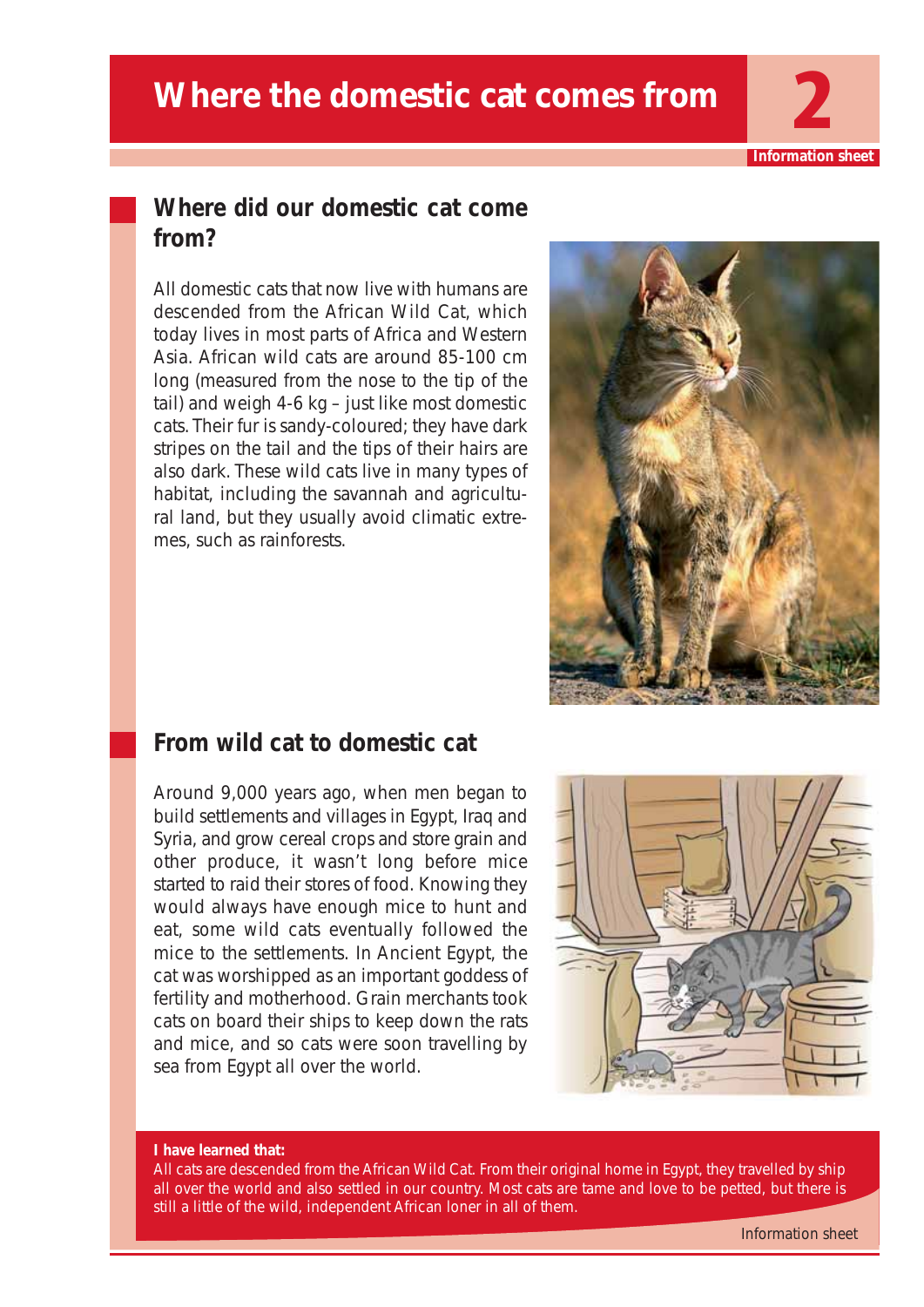

## **Not all cats are alike**

In the course of thousands of years, more than 40 breeds of pet cat have evolved from the African Wild Cat. There are differences in the length of their fur, the colour of their fur and eyes, their size and their personality. The Persian is the breed with the longest fur (15 cm), whereas the Siamese has fur only a few millimetres in length. The largest breed is the Maine Coon, which can reach a length of almost 100 cm. The smallest breed, the Singapura, does not grow any larger than a young cat of other breeds.

One breed that enjoys lots of petting and cuddling is the Ragdoll, which got its name from its ability to tolerate being carried around like a doll. The Savannah is the wildest of them all, and is descended from the Serval (a small type of wild cat). The British Blue Shorthair, bred in Great Britain, is the best-known breed. The Chartreux is a very similar looking breed, but originated in France. Some breeds of cat have religious connections: the Birman (also known as the Sacred Birman or Sacred Cat of Burma) is said to have once saved the Dalai Lama's life. The Turkish Angora was said to be Mohammed's favourite cat, and for a time was only kept and bred in Ankara Zoo. The word Angora comes from the Turkish city of Ankara. Cats with curly fur, rather than straight fur, are called Rex cats. There are different breeds named after their place of origin: German Rex, Devon Rex, Cornish Rex.







Persian Ragdoll Maine Coon Siamese Devon Rex







Savannah British Blue Shorthair Birman Turkish Angora Domestic cat



Birman





or housecat

#### **I have learned that:**

There are many different breeds of cat. Although they are all descended from the African Wild Cat, their appearance can vary greatly. They also have very different personalities and characters. Just as people can be very different, cats are very different from one another, too.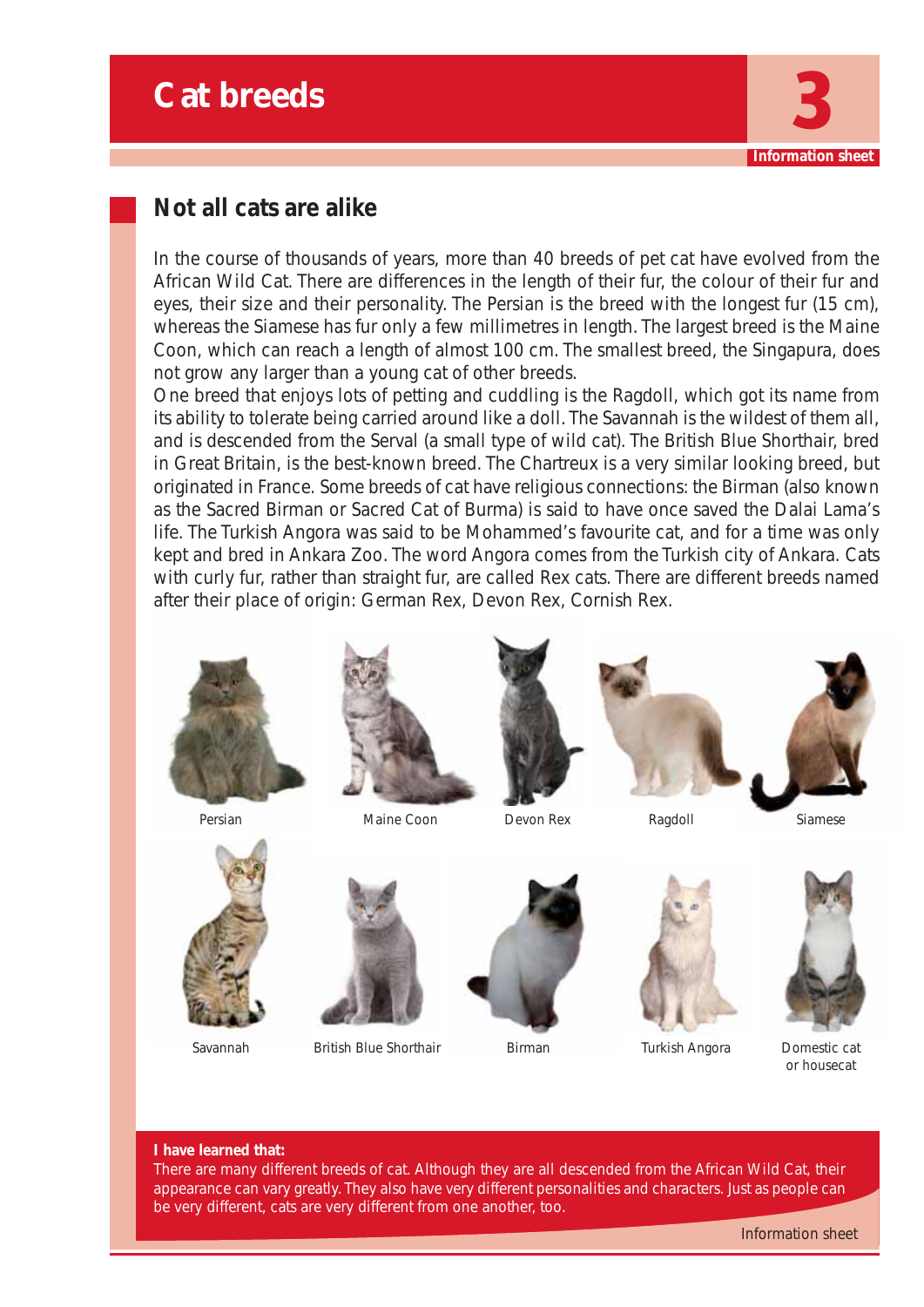## **Cat breeds**



**Worksheet** 



**Do you know the names of the cats in these pictures? Match the letters to the names.**



- **2 Collect drawings, photos and pictures of cats. Use them to make a poster with some friends and hang it up in your classroom.**
- **3 Which is your favourite breed of cat? Collect as much information about it as you can and write about it in your exercise book.**
- **4 Have you got a cat at home? Describe what she looks like, or maybe bring in a photo to show the class.**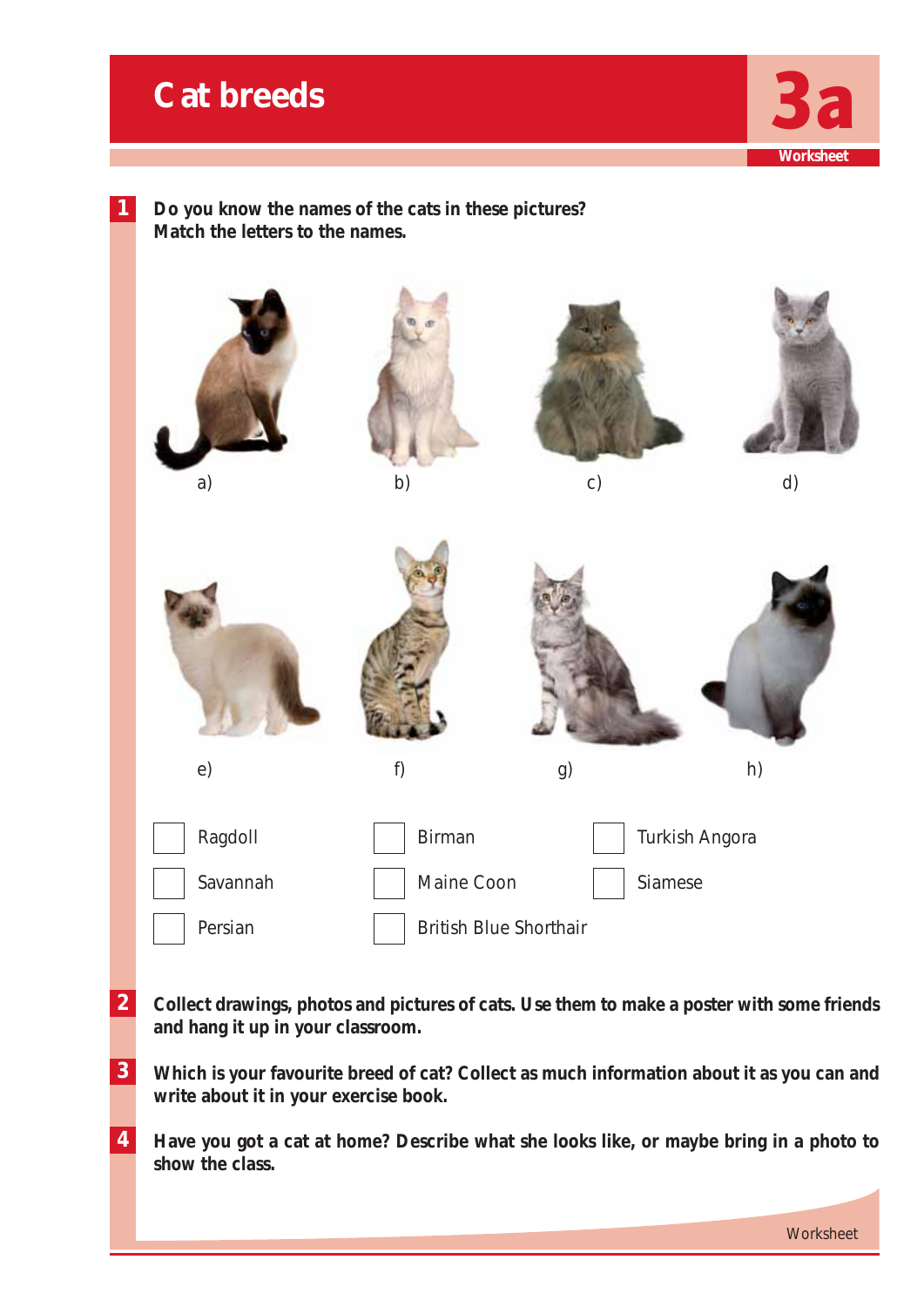## **Cat language**



## **How cats "talk"**

Cats usually "talk" to each other using body language and scent markers; they rarely use sounds. They make themselves bigger when they want to impress or threaten, and smaller when they are afraid. Cats use their tails to show other cats how they feel: a cat in a good mood points her tail straight up in the air; a tail waving from side to side means the cat is excited, and a cat that is angry or startled has a bushy tail. Cats also use their ears to show their moods: if the ears are pointing forwards, the cat is curious; a frightened cat's ears lay flat, and angry cat's ears stick out to the side.



**This cat wants attention.** She is rubbing herself against the boy's legs and marking them with a scent that humans cannot smell. Cats also try to catch your eye by looking you straight in the face.



**This cat is excited.** To be on the safe side, she is making herself as small as possible. The end of her tail is whipping excitedly from side to side, and her eyes are open wide, so as not to miss anything.



**The cat on the right is threatening the other.** She is standing on tiptoe, her fur is bristling and her back is arched. This makes her look much bigger than she really is.



**When a cat is wide awake and alert,** her face is quite smooth, the whiskers point forward, her eyes are wide open and the ears are turned to the front.



**A cat that feels threatened** lays her ears to the side, has very large pupils and laid-back whiskers. She will spit loudly if the threat comes closer.

#### **I have learned that:**

Cats do not usually use sounds to "talk" to us or other cats, instead using body language and scents. I must learn the cat "language" so that I know how to behave properly when a cat "talks" to me.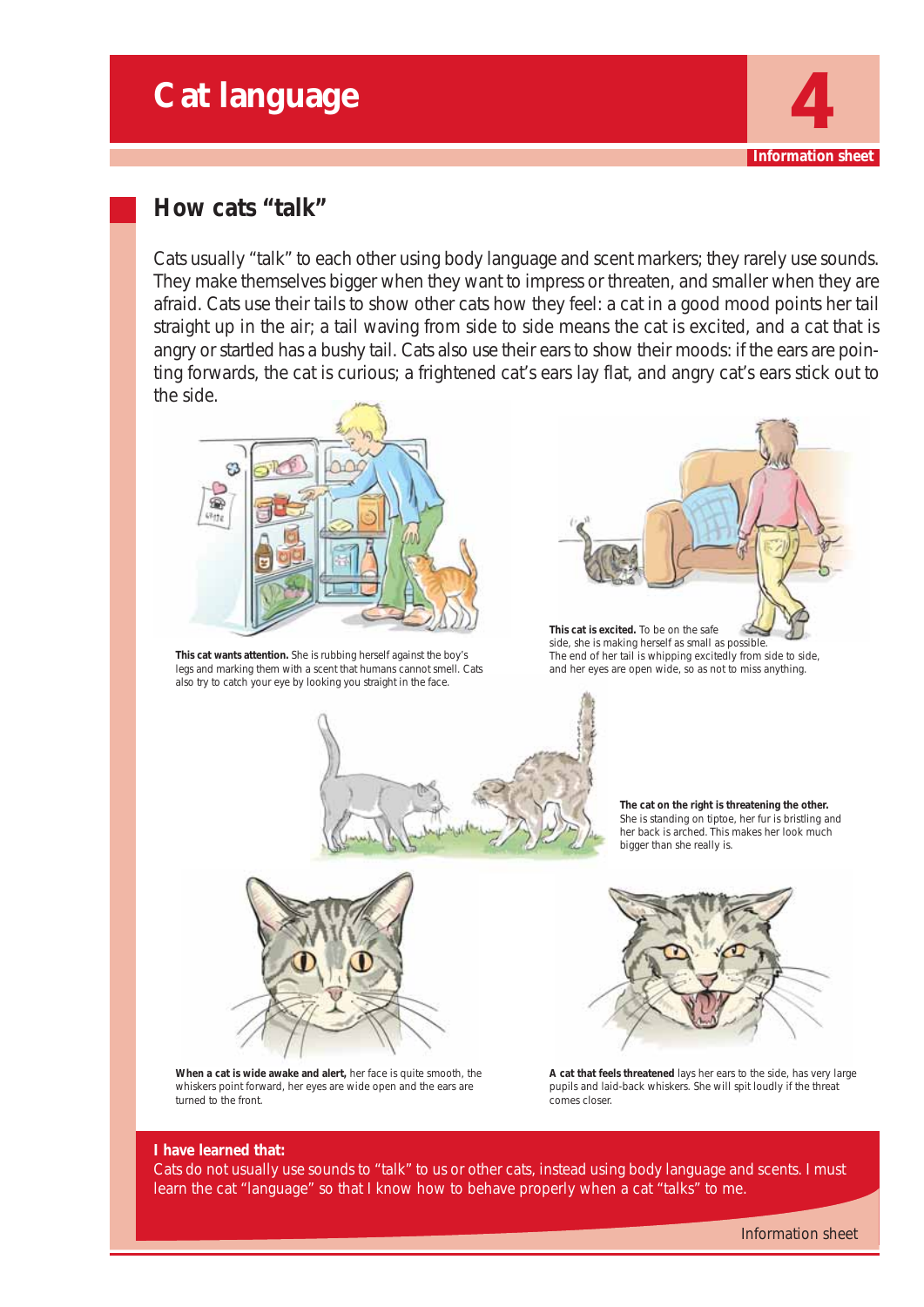|                  | <b>Cat language</b>   |                                                                    |                  |
|------------------|-----------------------|--------------------------------------------------------------------|------------------|
| 1                |                       | How does a cat express herself? Write down the ways that you know. | <b>Worksheet</b> |
| $\boldsymbol{2}$ |                       | Which cat is "saying" what? Write the numbers in the boxes.        |                  |
|                  | a)                    | What do you want? I'm very excited.                                |                  |
|                  | b)                    | Don't come too close - I'm stronger than you.                      |                  |
|                  | C)                    | Hey, I want you to stroke me!                                      |                  |
|                  | $\mathbf 0$           |                                                                    |                  |
|                  | $\boldsymbol{\Theta}$ | B<br>一個                                                            |                  |
|                  | $\bigcirc$            |                                                                    |                  |
|                  |                       |                                                                    | Worksheet        |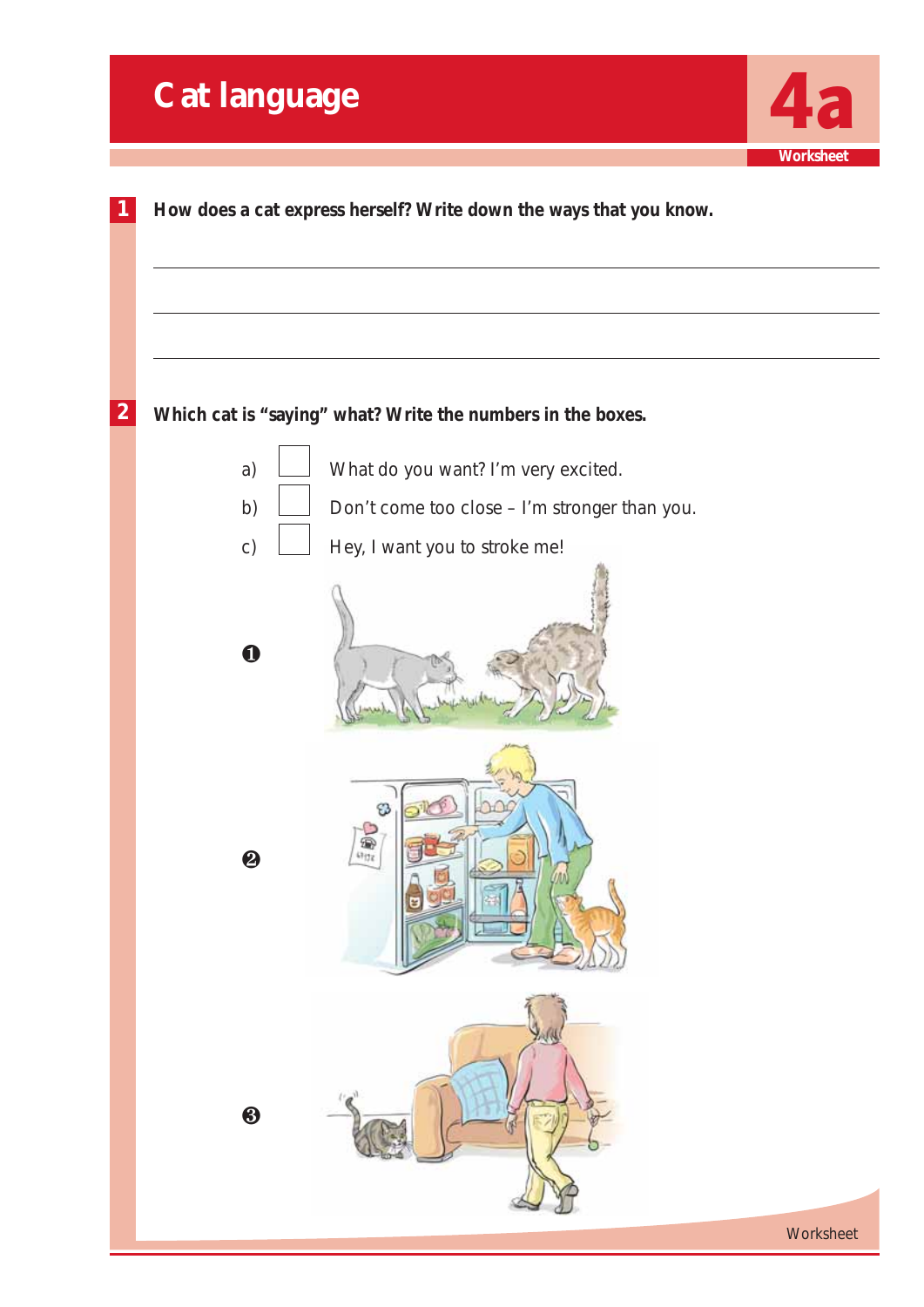

## **Dogs and cats speak different languages**

Pet dogs live with human families. They enjoy human company and do not like being alone. Cats are completely different: they can look after themselves, do not depend on other cats, and like to roam around on their own. Dog and cat "language" is also very different. When a dog rolls over on his back, he is saying: "I'm defenceless, don't hurt me." When a cat is on her back, she can put out all her claws, which means: "Beware!" This causes a lot of misunderstanding when dogs and cats first live together. In time, though, cats learn to understand dogs and vice versa, so they can even become friends.



When a cat purrs, it is usually a sign of friendship. She wants to be stroked and made a fuss of.

When a cat lifts a paw, she is threatening to use her claws and you had better leave her in peace.

A cat whose tail is waving to and fro is in the mood for hunting. Don't get in her way, or you might feel her claws!



A dog growls as a warning not to come too close.

When a dog lifts a paw, he is often looking for attention and asking to be stroked or petted.

When a dog wags his tail, he is happy and excited and is asking for, or looking forward to, a game.

#### **I have learned that:**

Cats and dogs are very different animals. They speak different "languages", too, so the same movement or body language can also have a completely different meaning. I must learn to recognise the differences and adapt my behaviour to suit the situation.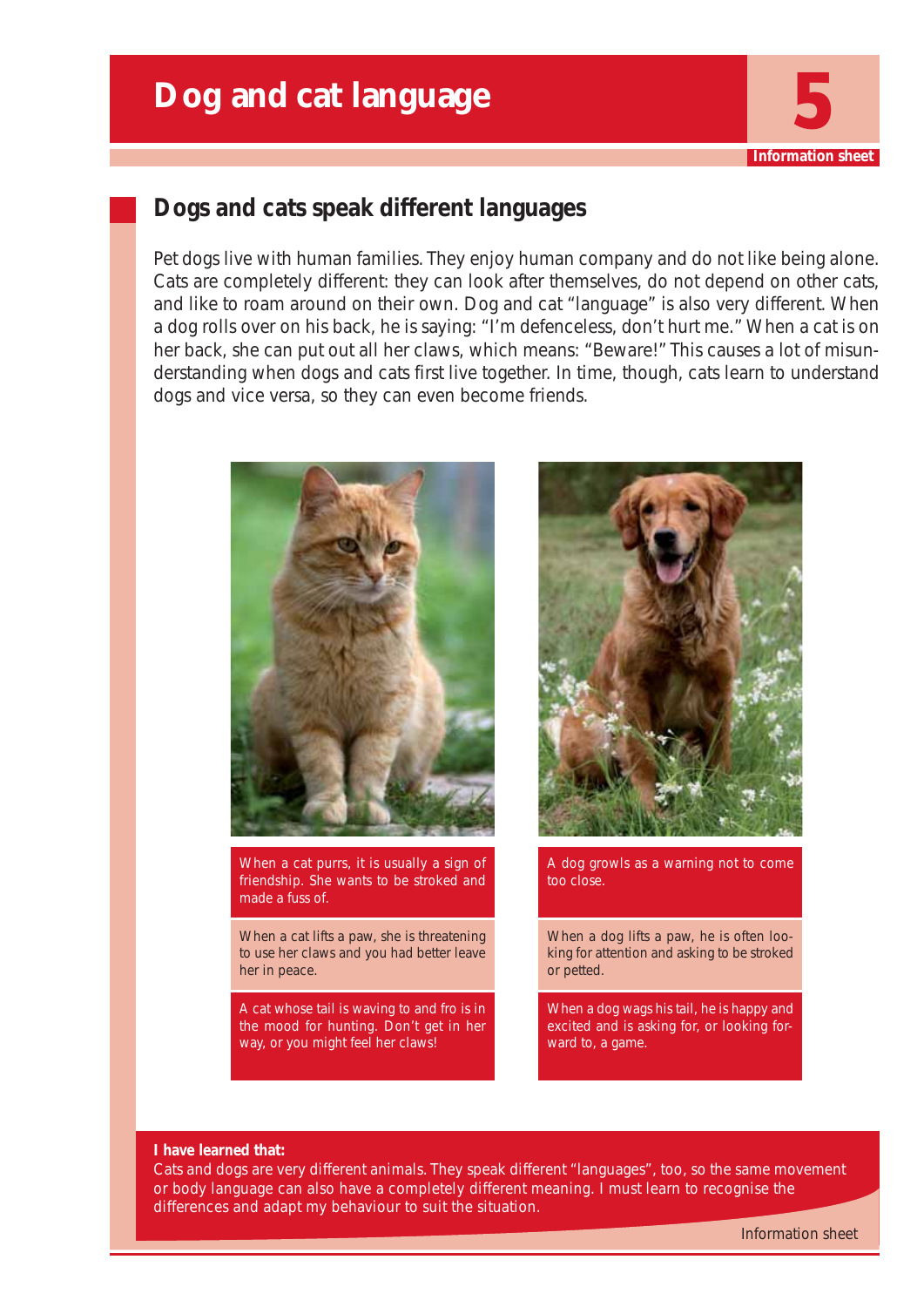## **Dog and cat language**



**Worksheet**

**Worksheet** 





**a**

**b**

**c**

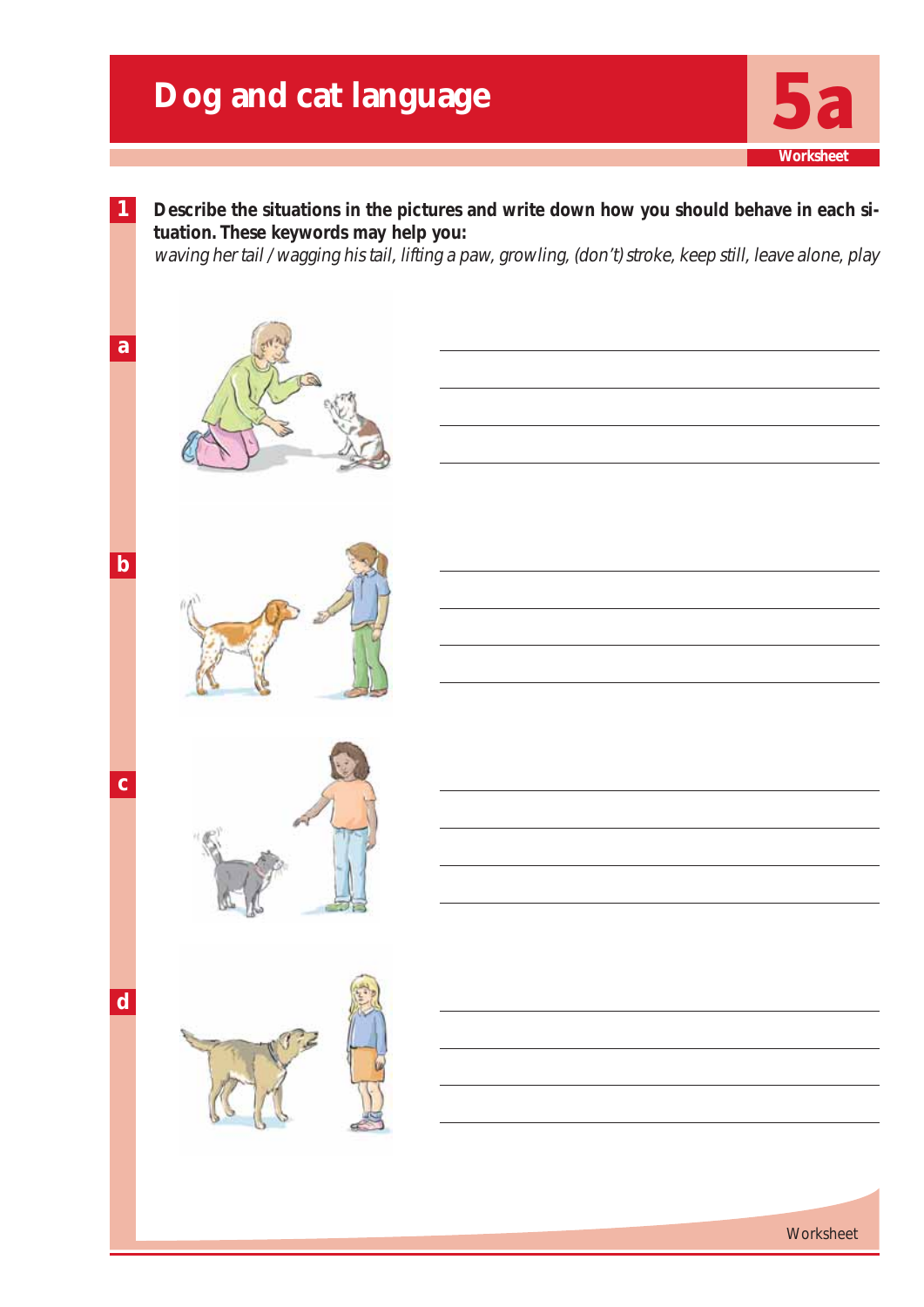## **Biology of the cat I: Physique and teeth** 6



## **The cat physique**

All cats are carnivores and use their perfectly constructed body to the full when hunting. Cats are slim and muscular, and have long legs. They also have a very flexible and supple backbone. Their strong teeth and jaws are designed to grab, hold onto and ultimately kill their prey in order to help them survive in the wild. A cat can retract her claws when she wants to creep silently or hunt; she extends them again when she needs to climb, or to catch and hold her prey.



#### **Whiskers**

Cats have special hairs - known as whiskers - on their cheeks. They have similar whiskers over their eyes, too. Cats use their whiskers to detect close obstacles in the dark and may also use them for sensing temperature.



**Fur**

A cat's fur covers her entire body, except for the nose and paw pads. It is made up of a layer of short, dense down – also called the undercoat – and a layer of longer, finer hairs that determine the colour of the cat's fur.



#### **Paws**

The parts of the paw that touch the ground when cats walk and run are the equivalent of our fingers and toes. Cats are digitigrades, i.e. creatures that walk on their toes. Their hands and feet never touch the ground. A cat has five claws on each front paw and four on each hind paw.

#### **Teeth**

Cats have 30 teeth, 16 in the upper jaw and 14 in the lower jaw. 4 of these teeth are called canine teeth, just like in dogs. These dagger-like teeth, or fangs, are the sharpest and longest. Cats also have molars, including carnassials which are used for shearing and slicing meat.

**I have learned that:**

Cats are carnivores with very sharp teeth and claws, but they can also be very gentle. However, when I play with a cat, I still need to take care that she doesn't nip or scratch me.

Information sheet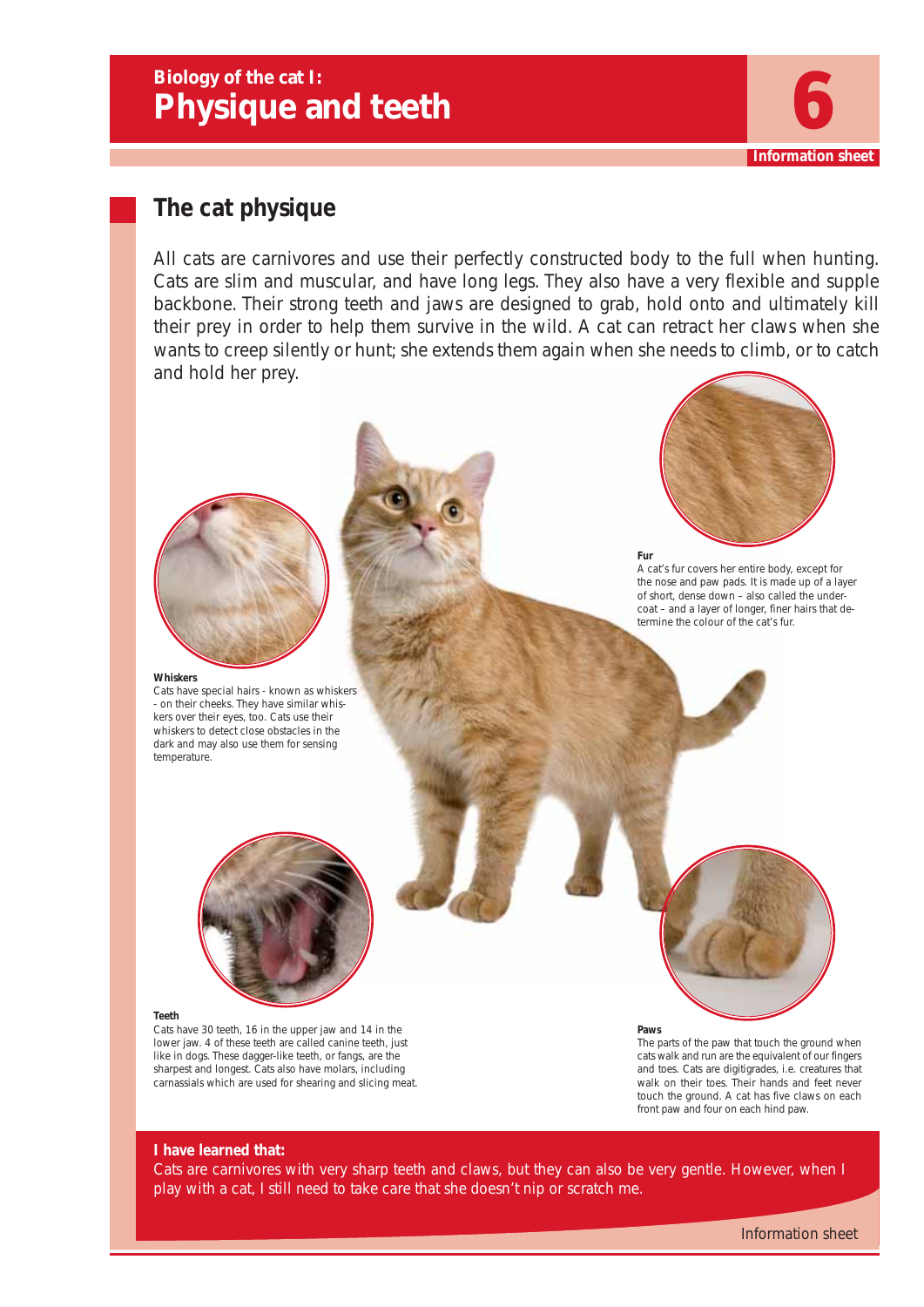**Biology of the cat I: Physique and teeth** 



## **1 Put these words in the right places in the gaps in the following text:** whiskers, claws, fangs, nose, carnassials, pads All cats are carnivores; their bodies are superbly adapted to their lifestyle. The cat's strong teeth can grab, hold onto and ultimately kill their prey, in order to help them survive in the wild. A cat's sharpest teeth are called a) \_\_\_\_\_\_\_\_\_\_\_\_\_\_\_\_\_\_\_\_\_\_\_ A cat also has molars, which include the b) \_\_\_\_\_\_\_\_\_\_\_\_\_\_\_\_\_\_\_\_\_\_\_\_ . Cats have special thick hairs on their faces for feeling obstacles in the dark and sensing temperature. These thicker hairs are also called c) \_\_\_\_\_\_\_\_\_\_\_\_\_\_\_\_\_\_\_\_\_\_\_\_\_\_\_\_\_\_\_. Cats have d) \_\_\_\_\_\_\_\_\_\_\_\_\_\_\_\_\_\_\_\_\_\_\_\_\_\_ on their paws. They are normally hidden and the cat only extends them when they are needed. Cats extend them to catch their prey while out hunting, for example or when sharpening them on trees. The cat's body is almost completely covered with fur. The only places with no fur are the e)  $\frac{1}{2}$  and the f)  $\frac{1}{2}$  and the f)  $\frac{1}{2}$  .

**2 The cat has several distinctive features. Choose one of them from the pictures below and describe the feature shown there.**









**Worksheet**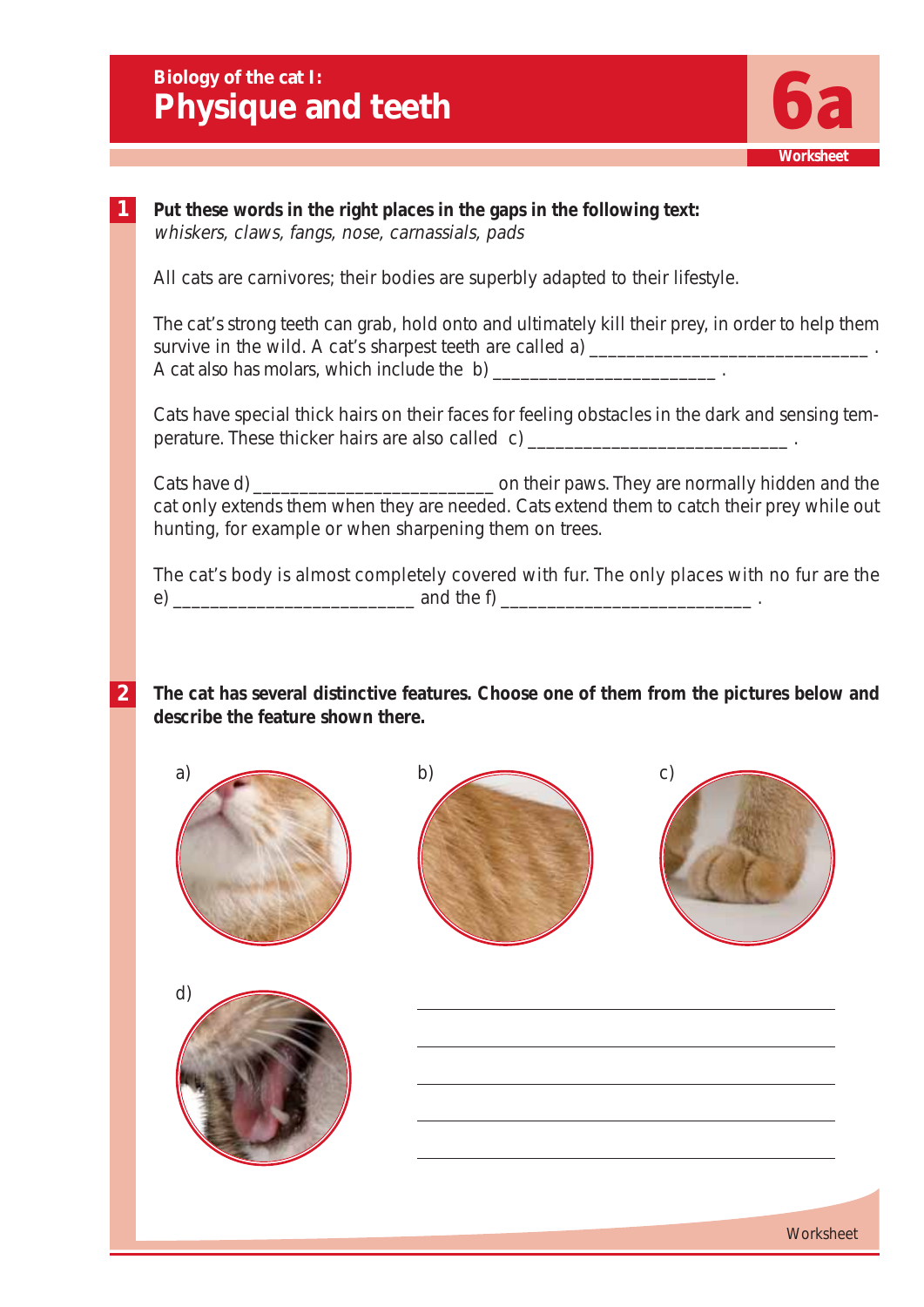## **Sharpened senses**

Cats are self-reliant animals whose survival in the wild depends on being able to hunt small creatures at all hours of the day and night. That's why cats' eyes have to be able to see at very low light levels as well as in bright sunshine, and their ears must be capable of picking up the faint, high-pitched squeaking noise of mice; a sound that humans cannot hear.



## **Ears**

Cats have large, funnel-shaped ears that they can move independently of each other. Unlike us, they don't have to turn their heads to hear something better. A cat's hearing is so acute that she can hear the sound of a mouse scuttling through long grass and even her kittens calling her at an ultrasonic sound level just after they are born!

**Information sheet**

## **Eyes**

At night, the cat opens the pupils of her eyes as wide as they will go. As the pupils are then large and round, it is easier for moonlight to reach a unique layer of special sight cells behind the cat's eyeball. The faint light falling on this layer is then focused and concentrated, so that the cat sees everything much more clearly than we are able to.

### **Nose**

The cat does not need to use her sense of smell when hunting. What a cat does smell, however, are the scent "messages" of other cats; she can then use this information to tell whether they are male or female, and if they are ready for mating.



**This is how you see: This is how a cat sees:**



#### **I have learned that:**

Cats have very fine, but delicate senses. For example, my cat has much better hearing than I have. I mustn't play loud music or make a lot of noise when she is around.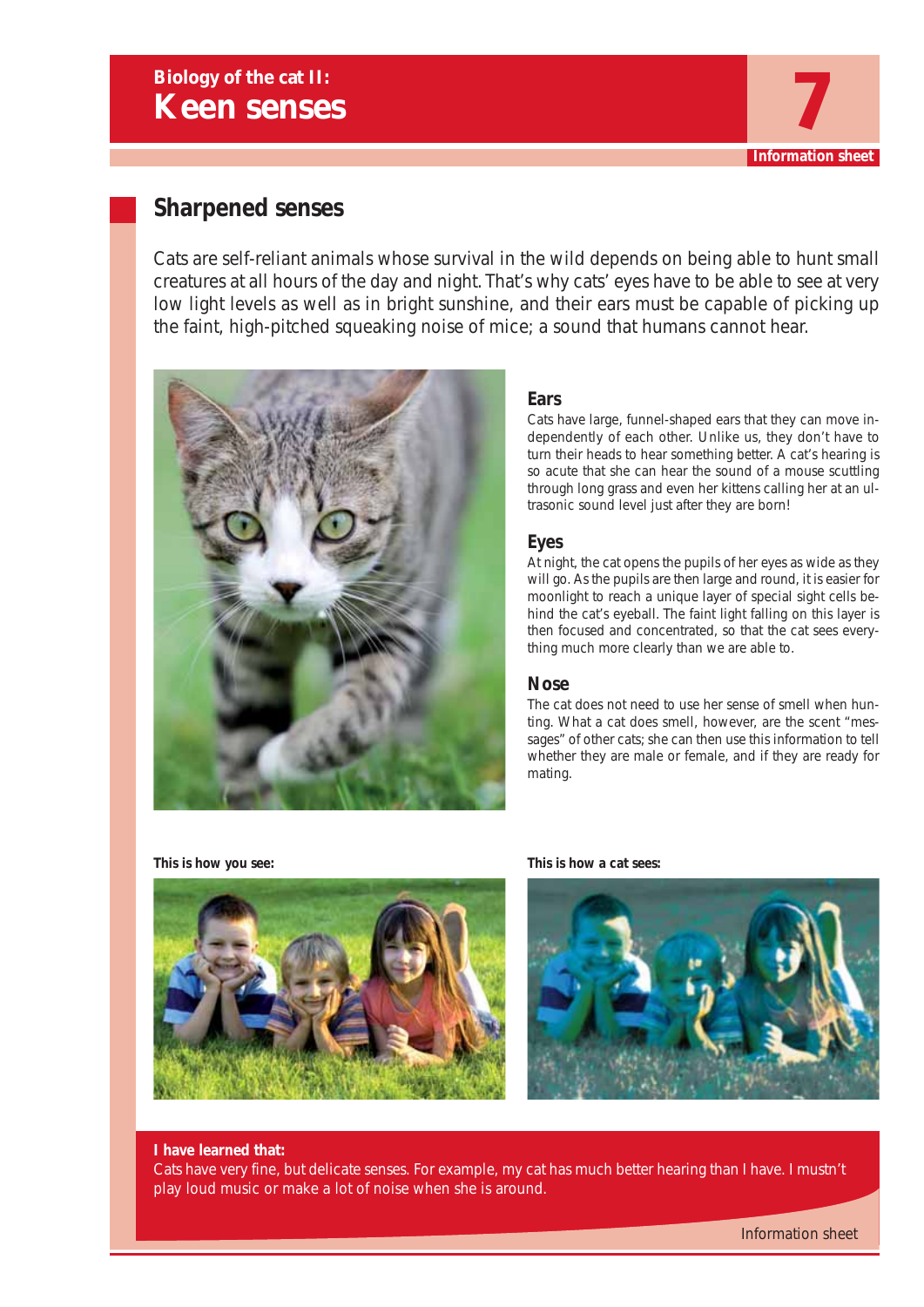

**1**

**a**

## **Which of the following statements are true? Tick the box. (In some cases, both statements are true.)**

## **Which two senses are particularly important for a hunting cat?**

- $\Box$  The eyes and ears are particularly important when hunting.
- $\Box$  The nose and eyes are particularly important when hunting.



## **What is special about the cat's ears?** ❑ The cat can move her ears independently of each other.

 $\square$  The cat has to turn her head when she wants to hear something especially well.



## **What does a cat use her nose for?**

- $\Box$  A cat needs her nose mainly when hunting.
- $\square$  A cat uses her nose to pick up important scent messages from other cats.



**What does a cat do with her eyes at night in order to see better?**  $\Box$  She closes her pupils almost completely.  $\Box$  She fully opens her pupils.

- **e**
- **What can a cat tell from the scent of another cat?**  $\Box$  Whether the other cat is ready for mating.
- ❑ Whether the other cat is male or female.



**What is the difference between a cat's sense of hearing and a human's?** □ A cat's hearing is more sensitive and better than a human's.  $\Box$  Human hearing is much more sensitive and better than a cat's hearing.

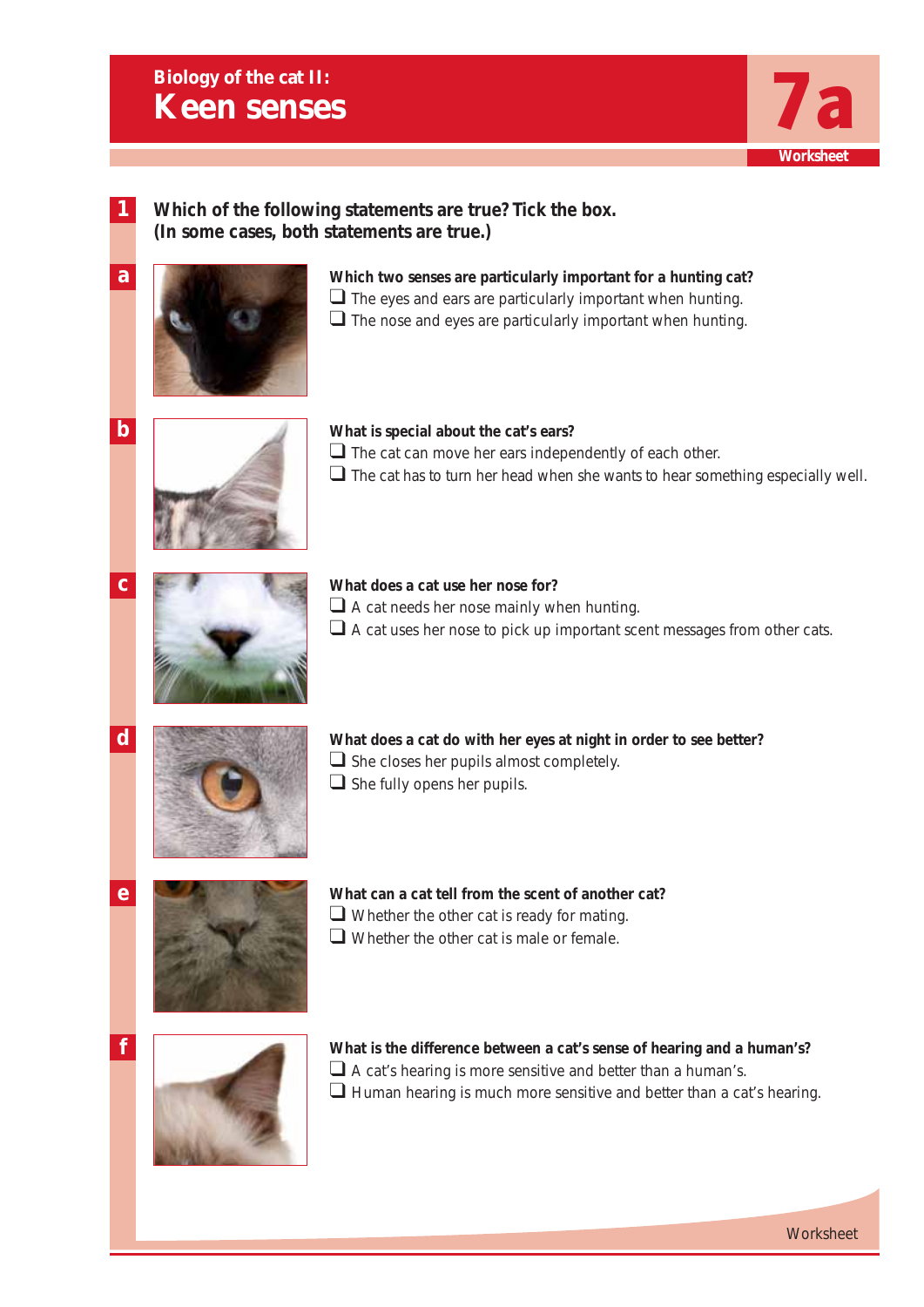## **The stages in a cat's life**

## **From kitten to adult cat**

Cats are mammals: they give birth to live kittens that feed and grow due to the nutrients found in their mother's milk. Cats in the wild usually come "on heat" – that is, they are ready to mate and have kittens - in spring and summer. However, due to modern housing conditions and indoor living, female cats can also cycle throughout the year, so it is the best to get your cat neutered to prevent unwanted pregnancies. The kittens are born about two months after mating. Although they cannot see yet, and have no teeth, they already have a sense of touch and temperature through their nose, which enables them to find the way to their mother's teats. Cats usually have between four and six kittens, which they then suckle for five to six weeks. A cat has eight teats, so she could feed and raise up to eight kittens at a time. The first milk also contains important antibodies to protect the kittens against disease.





## **The first weeks of life**

Cats develop amazingly fast in the first four weeks of their lives. For the first ten days they cannot see and cannot shiver, so it's important that they live in a very warm and safe environment with their mother. After only ten days, the kittens can open their eyes, hear, spit and meow. At a fortnight old, they still crawl rather unsteadily, as their legs are not strong enough to support their weight yet. At the age of three weeks, they try to lap up their first semi-solid food. At four weeks old, they are ready to start to play and this is when they get to practise the skills and instincts that they were born with.

**Information shee** 

## **A cat becomes part of your family**

Young cats usually move in with their human family at about twelve weeks of age. The games they have played with their brothers and sisters have taught them how to stalk and attack prey, and how to defend themselves or flee from danger. If they have grown up among humans from the very beginning, they are already friendly to people and will allow you to stroke and pet them.



## **The self-reliant cat**

At one year old, cats are like adult humans. They can feed themselves, but do not object to being fussed over and spoiled as well! Since they have gained a lot of experience, they know what to avoid – tangling with dogs, for example – and what is good for them, such as seeking refuge up a tree. They are completely at ease in their home and with the humans they share it with.

#### **I have learned that:**

Cats, just like me, have to learn a lot of things. They need a lot of care and attention at first, but they grow up quicker than I do and can look after themselves in many respects at an early age.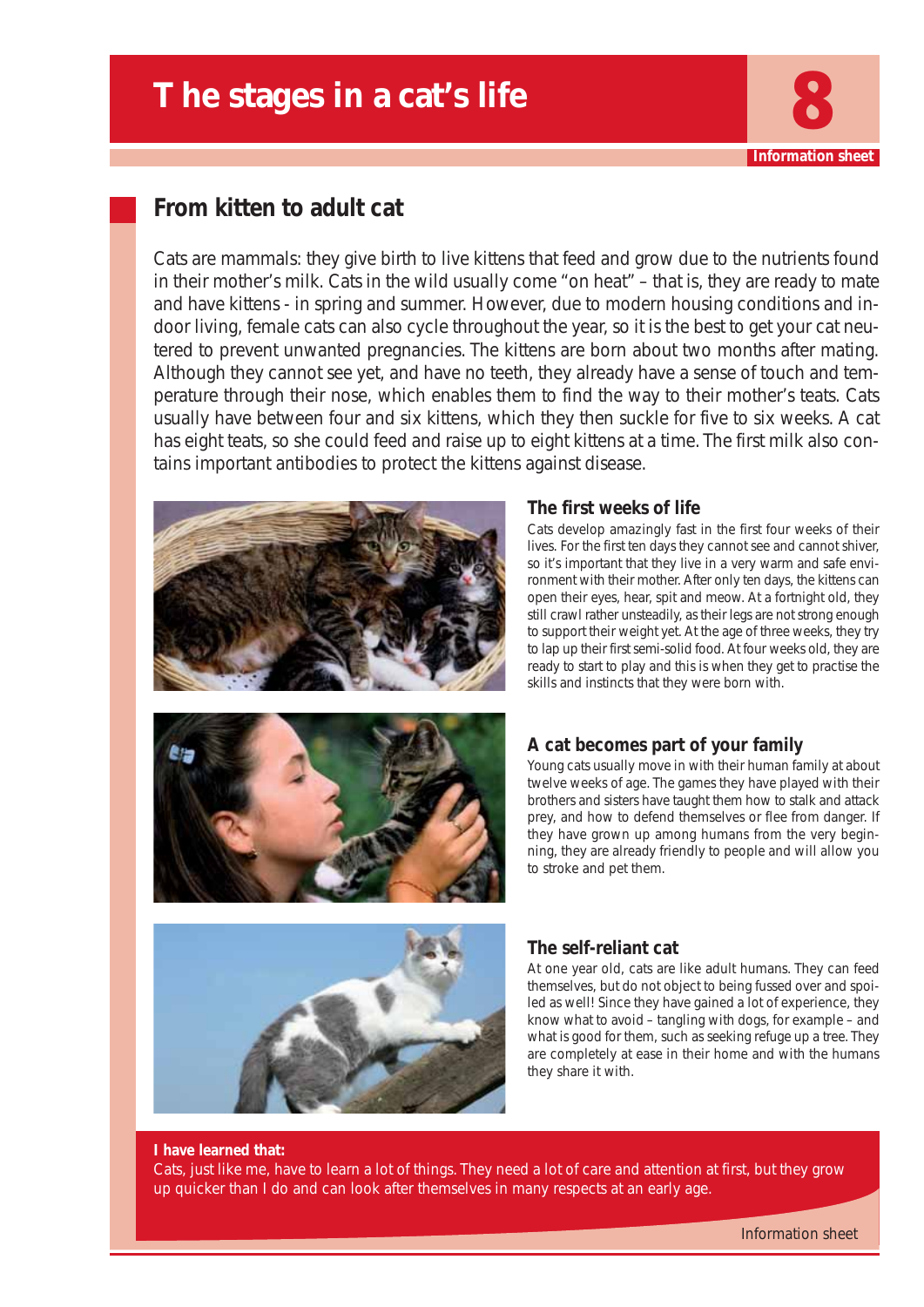## **Buying a cat**



## **Which is the right cat for me?**

There are lots of ways of acquiring a cat. Sometimes a neighbour's cat has had kittens, and there is nearly always a litter or two at local farms or stables. There are advertisements for cats in the newspaper or online, but animal shelters and cats' homes are also full of kittens waiting for a good home. If you want a pedigree cat, you should buy one from a registered breeder.



## **A pedigree kitten**

You can buy a pedigree kitten from one of the breeders that specialise in the type of cat you are looking for. The breeder takes care of the newborn kittens and arranges for them to be vaccinated against the most common diseases as well as ensuring they have been treated for worms and fleas. Right from the start, pedigree cats are often very affectionate.

## **A cat from the farm**

Kittens that come from a farm litter are sometimes only halftame and can be quite wild. Some will need to be taken to the vet to be given the necessary vaccinations and treated for worms and fleas. In due course, these cats should also get used to life in a family, and they will usually need to be allowed outdoors frequently.

## **A cat from the animal shelter**

In spring and autumn, lots of kittens that nobody wants to keep are given to animal shelters or cats' homes, where they are given the health care and attention they need. The cats are usually house-trained and love the company of humans.

## **Cats in the home**

Cats are curious creatures who want to explore everything and go everywhere. Indoors, they crawl into all the corners, jump on to shelves or cupboards and climb up the curtains. To stop them from breaking things as well as injuring themselves, we should always make sure that there are no gaps on our shelves for cats to fall through. Always keep dishwasher and washing machine doors closed and make sure poisonous house-plants are out of the cat's reach. Also remember that your cat must never be allowed inside the cupboard where cleaning materials are kept. When we leave the house, we always have to make sure that tilt-and-turn windows are closed so that a cat can't be trapped in one.

#### **I have learned that:**

I must remember that a cat from an animal shelter or a farm might not behave in the same way as a pedigree kitten from a breeder, so I need to think carefully about what kind of cat will suit my family best. In the home, I have to take precautions to stop the cat from hurting herself.

Information sheet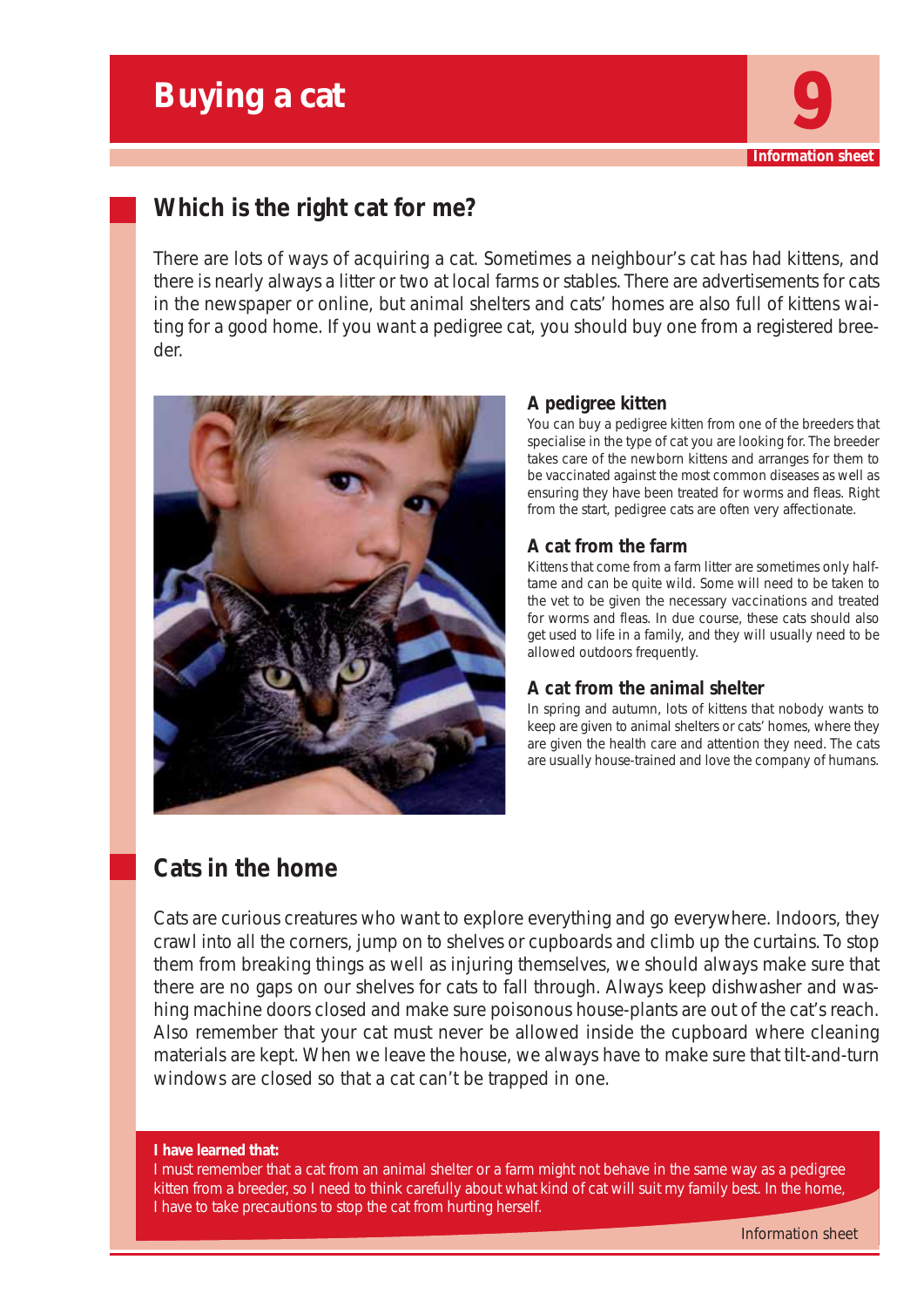

## **How to make your cat feel happy at home**

When a cat first moves in with a new family, she may miss her mother, her brothers and sisters and the people who have looked after her up until then. She may feel very lonely and try to make friends with everyone who lives in the house with her. The cat wants to feel secure; she needs someone to stroke her and play with her. She needs a litter box that is kept fresh and clean, and a scratching post to play on or sharpen her claws. All cats need a constant supply of fresh, clean water and regular special cat food, and some require frequent brushing or combing too. By the way, if there is a cat in your home, you should always take a few hygienic precautions to avoid becoming ill, such as washing your hands whenever you have been playing with your cat and especially before and during eating your own food.



**You look like a giant to a cat,** so to avoid frightening her when she wants to play, crouch or kneel on the ground. Then you will be at the same height as the cat and she will feel safe playing with you.





**Cats want to be near you** even when you are not paying direct attention to them. They need more sleep than we do, so they like to have a doze or a nap near to where you are sitting. When your cat does this, be sure not to disturb her by playing loud music, for example.



**The litter box must be kept clean and in a quiet place** where the cat will not be disturbed when using it. Always make sure to leave the door open to the room where the litter box is kept.





**Cats are naturally curious and want to see** what is going on outside. See that your cat is able to jump onto the windowsill easily whenever she wants, and that there is room for her to sit there.



**Leave your cat in peace when she is asleep.** You may frighten her if you wake her up.

#### **I have learned that:**

A cat wants and needs a lot of things: she doesn't only require feeding and looking after, but may also want to play, or simply sleep. I must learn the right way to behave in various situations, so that the cat feels safe and comfortable in my home.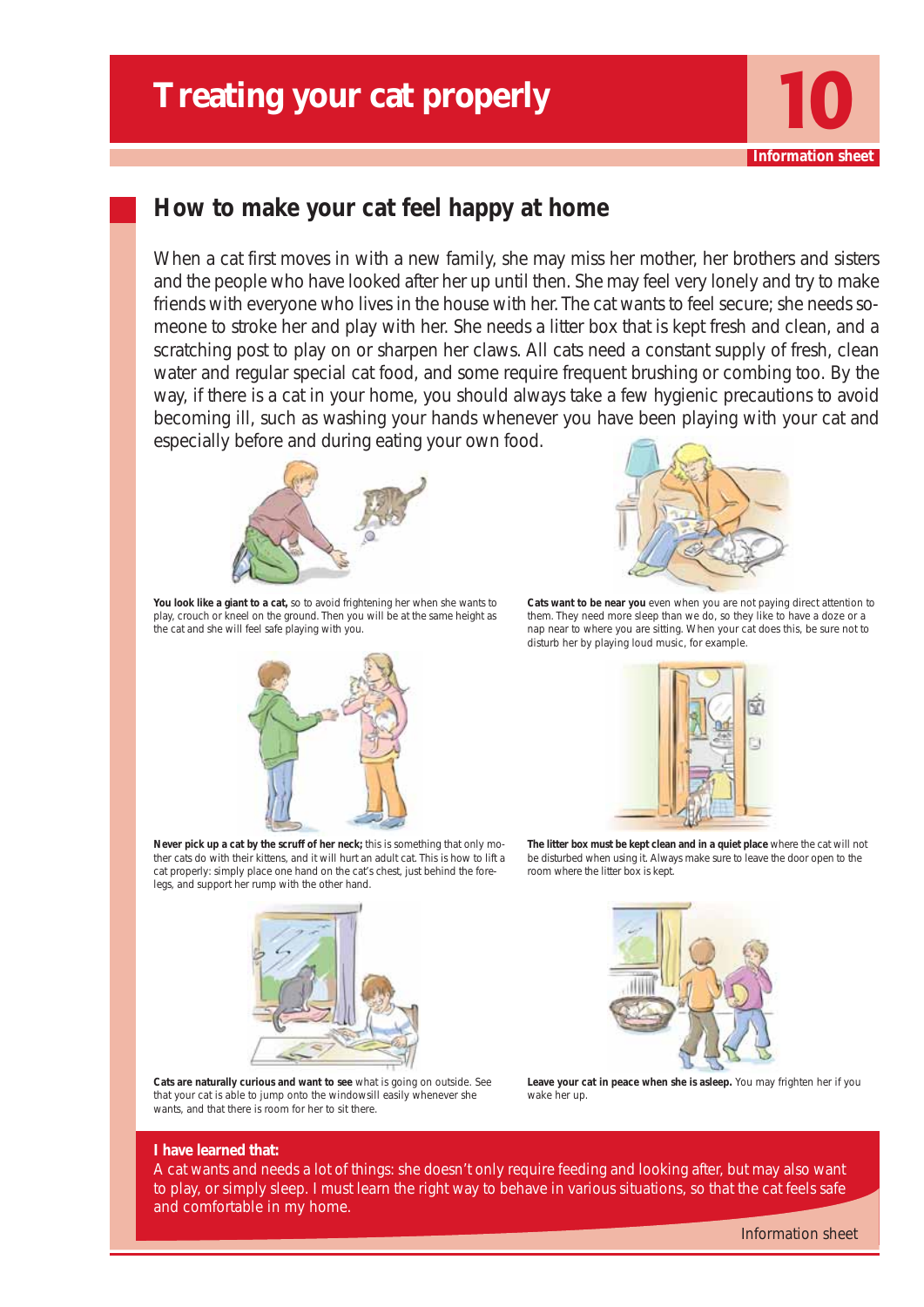**1**



## What's wrong here? How would you do it correctly? Write down your answers; the fol**lowing keywords may help you:**

loud music, leave in peace, pick up by the scruff of the neck, play, litter box, windowsill

| a           | Wrong:<br>the control of the control of the control of the control of the control of |
|-------------|--------------------------------------------------------------------------------------|
|             | Correct:                                                                             |
| $\mathbf b$ | Wrong:                                                                               |
|             | Correct:                                                                             |
| $\mathbf c$ | Wrong:                                                                               |
|             | Correct:                                                                             |
| $\mathbf d$ | Wrong:                                                                               |
|             | Correct:                                                                             |
| $\mathbf e$ | Wrong:                                                                               |
|             | Correct:                                                                             |
| f           | Wrong:                                                                               |
|             | Correct:                                                                             |
|             | Worksheet                                                                            |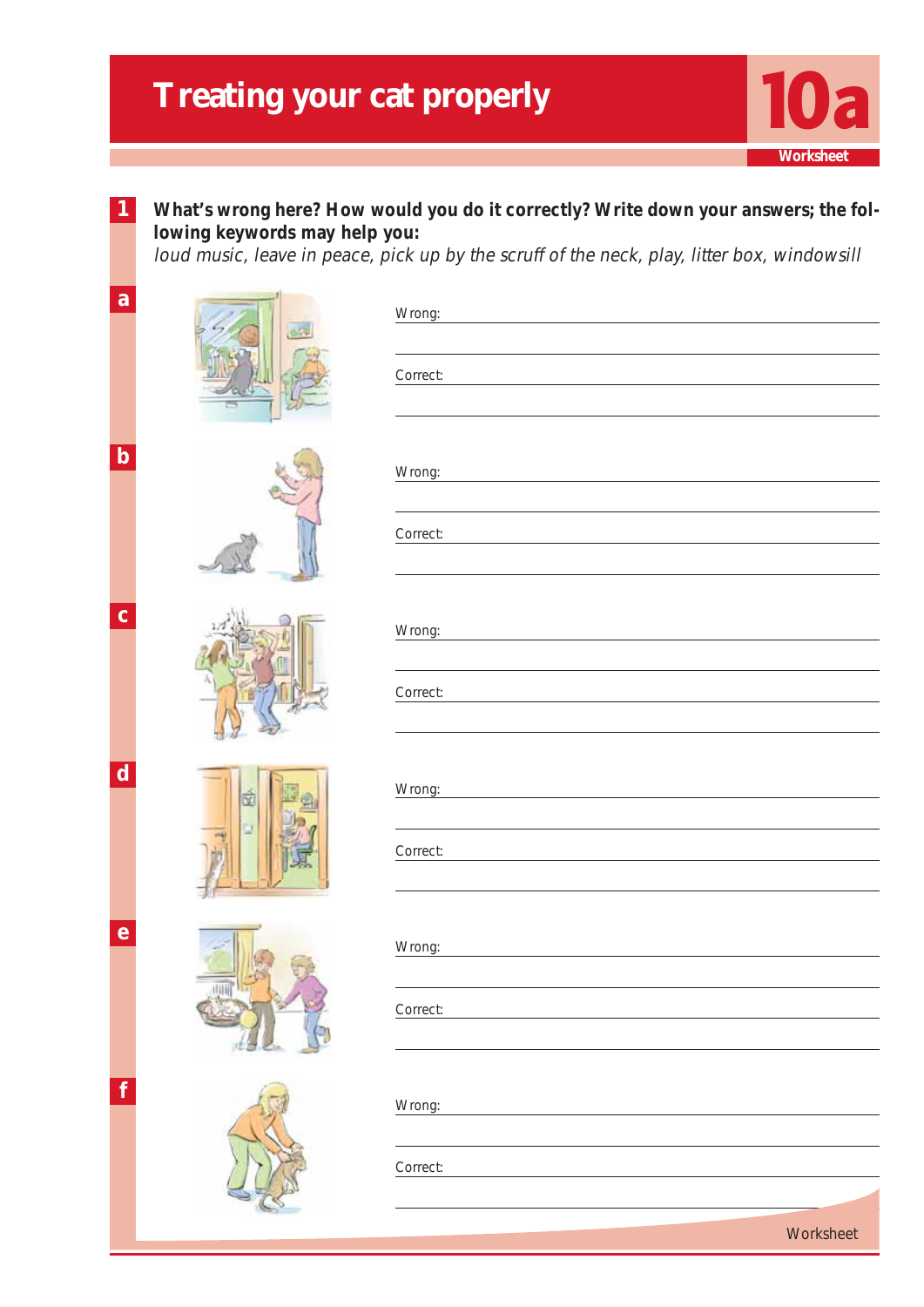## **Training your cat**

## **Cats learn, too**

As soon as newborn kittens open their eyes, they learn a lot by observing and imitating what they see. They watch their mother grooming herself and practise washing themselves or sharpening their claws when she does. They learn other things by constant practice, such as jumping safely and accurately, keeping their balance on a narrow bar or beam, or landing softly after a jump or fall. Cats learn from humans, too: they soon get to know their name and to come when called. They also learn what they are allowed to do from our responses.



## **What cats learn from their mother**

The mother cat shows her kittens how to keep their fur spotlessly clean and how to sharpen their claws. She also shows them how to catch and eat mice. She teaches them which animals they can hunt and which ones are dangerous e.g. foxes, or horses (whose hooves could give them a nasty kick). By watching their mother, young cats also learn cat body language and what the various scent signals mean.

**Information shee** 

## **What cats have to learn from us**

The first thing a cat learns from us is her name. Everyone in the family should use the cat's name when they speak to her; by doing this, we make sure that the cat soon knows who we mean when we call her. We also show the cat where her litter box is, and that scratching or biting us hurts. We teach the cat to understand that there are things we like and things she is definitely not allowed to do.

## **Training a cat properly**

When we want a cat to do something, we usually ask her in a high-pitched voice and call her by her name. If the cat has done something well, we praise her; if she has done something particularly well, we give her a titbit as a reward. Saying "No!" or "Stop!" in as deep a voice as possible, and without using the cat's name, will soon teach her what she is never allowed to do. We can also clap our hands if the cat does something forbidden; this will alarm her and teach her: "I must not do that".

#### **I have learned that:**

The cat, like me, must learn a lot of things. She learns many of them through play with her mother and littermates. There are other things that it is my job to teach her, and particularly what she is not allowed to do. This will help us and our cat to lead a happy life together.

Information sheet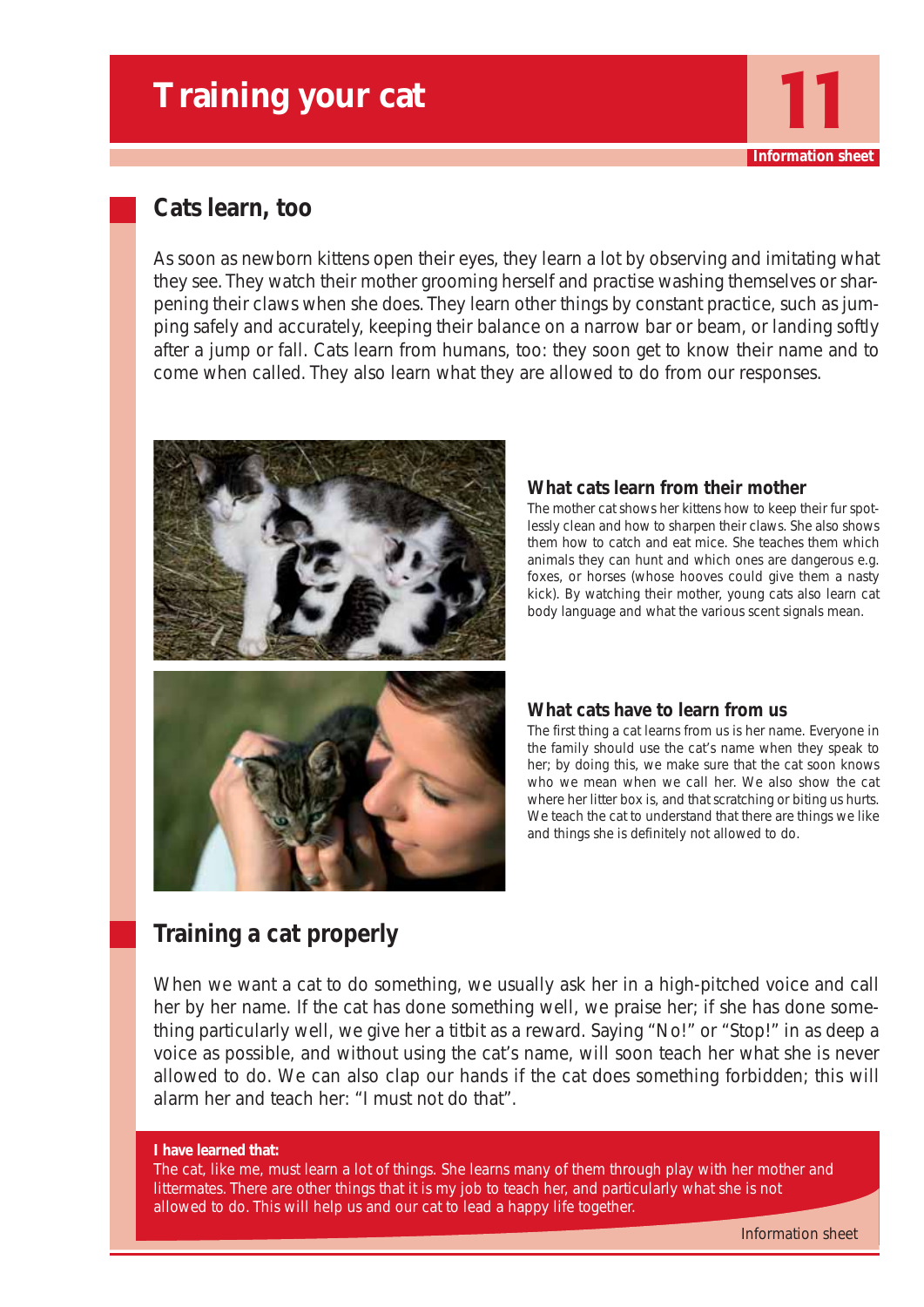**1 What does a cat learn from her mother? What does she learn from humans? Tick the box. Rearrange the letters you have ticked to form a word that has to do with the cat's body.**



**2 What rules do you have to learn, or have you already learned, as a child? Tell a little story. (You can note a few keywords here, if you like.)**

**Worksheet**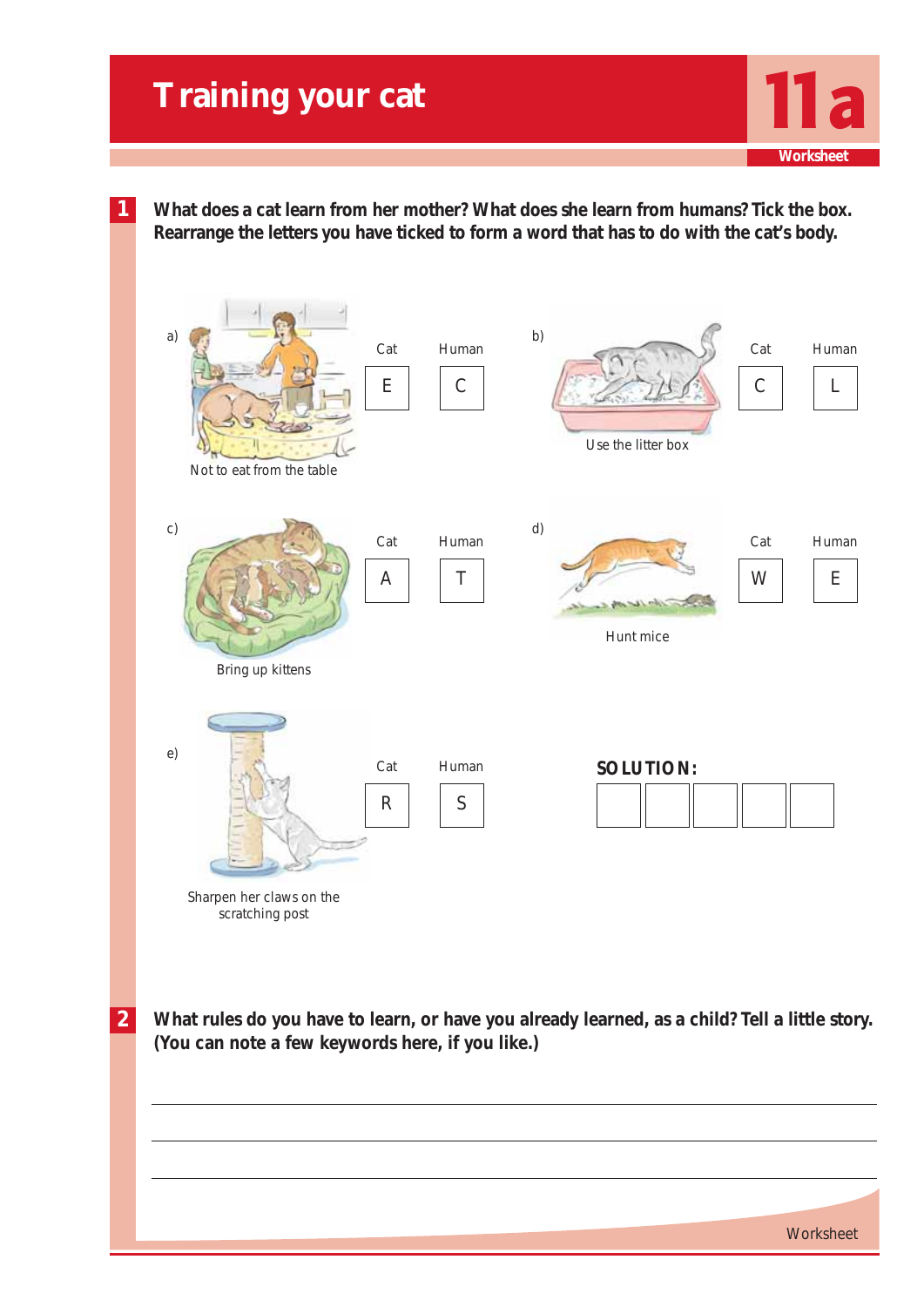## **Cat care and feeding**

## **What a cat needs**

Your home is a little world where your cat should feel safe and comfortable. A cat needs a bowl for food and another for water; put the litter box in a separate room as cats don't like to eat and go to the toilet in the same area. Provide a scratching post where your cat can climb, play or sharpen her claws, and see that there is a place for your cat to sit and look out of the window. Cats love to play with toys, such as a ball or a furry toy mouse and you should always have a supply of titbits in the house. If you have a long-haired cat, you will need a comb to brush her, although other cats love to be brushed gently, too. A cat can never have enough soft cushions and cosy baskets to lie in; and don't forget a suitable travelling basket for when your cat has to be taken to the vet. Cats that are allowed outside sometimes eat grass to get rid of the hairballs that result from the cat swallowing hairs when she washes herself. Indoor cats can benefit from cat grass or special cat food that is designed to help with hairballs.



#### **Care**

Just like humans, cats lose old hairs all the time and grow new ones in their place. When you brush your cat, the dull, old dead hairs stay on the brush and, as a result, the cat's fur is especially smooth and glossy af-

terwards. Long-haired cats must be brushed every day so that their fur does not become tangled; all other cats should be brushed once a week. They often quite like being brushed and enjoy the extra attention.

#### **Feeding**

It is best to give your cat two or three small meals spread over the day. After all, cats don't catch and eat more than one mouse at a time! Ready-made cat food from the supermarket or the pet shop contains everything a cat needs for a healthy diet. Never feed your cat scraps left over from the table, as our food often contains too much salt or other things that are unhealthy  $\angle$ for cats.

## **Healthy teeth**

Cats, like humans, have baby teeth that fall out and which are replaced by permanent teeth before the cat is a year old. A cat needs good teeth in order to survive, because in the wild she eats her prey complete with skin, bones and muscles. Unfortunately, cats often have unhealthy plaque deposits on their teeth, which then turns to tartar and has to be removed by a vet under anaesthetic. To avoid this happening too often, you can gently rub the cat's teeth with a soft cloth once a day or get them used to having her teeth brushed just like you do, but with a special cat toothpaste and toothbrush. Not all cats enjoy this, however, so it can be easier to give your cat special dry food or dental chews occasionally. This cleans the teeth as the cat eats, as well as combating harmful bacteria that might damage the teeth.

#### **I have learned that:**

My cat needs a lot of loving care and attention. I have to feed her properly and take good care of her so that she will enjoy a long and happy life.

**Information shee**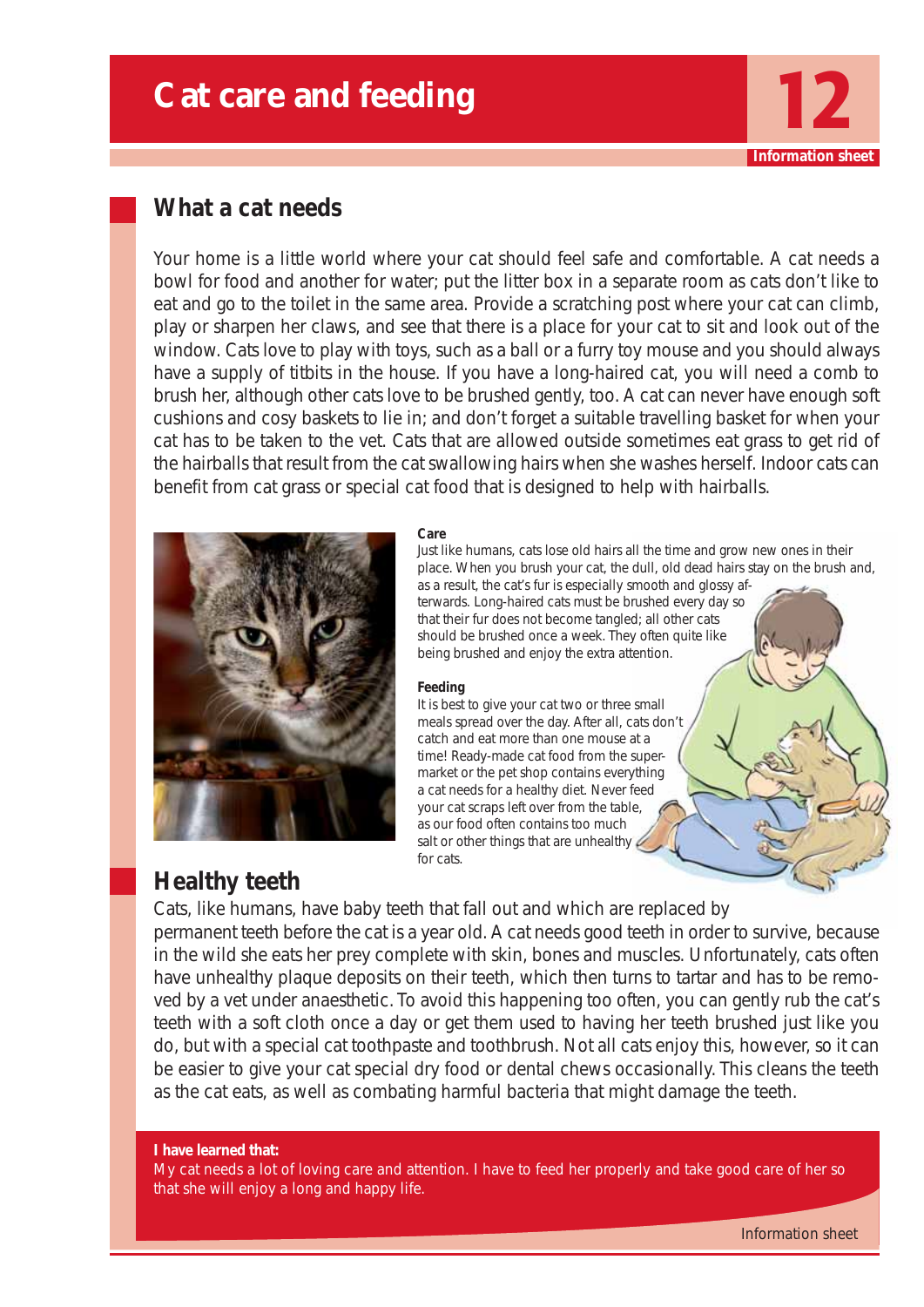

## **Buying and keeping a cat costs money**

If you want a cat, you should consider the fact that a cat will cost money and she will need to be cared for her entire life. If you get your kitten from a neighbour or a farmer, you do not usually have to pay very much for her. Animal shelters usually ask for a donation when you adopt a cat. Pedigree cats from a breeder's are often much more expensive.

At the beginning, you will need to buy some items to make your cat feel at home: scratching post, comfortable cat basket, travelling basket or cat carrier, feeding bowls, comb and brush and maybe also a cat harness and leash. There are also regular costs you need

to cover for food, health treatments, toys, treats and other little things.



## **Going to the vet**

Even if your cat is healthy, she will still have be taken to the vet after she has moved in with you. The vet will give her a thorough check-u and then identify her by implanting a microchip

| I should plan to spend money on                                    |
|--------------------------------------------------------------------|
|                                                                    |
| Buying a cat                                                       |
| Animal shelter or breeder                                          |
|                                                                    |
| Basic equipment                                                    |
| Scratching post                                                    |
| Bowls for food and water                                           |
| Litter box and cat litter                                          |
| Travelling basket or cat carrier                                   |
|                                                                    |
| Comb/brush<br>Cushions/blanket/cat den                             |
|                                                                    |
| Toys                                                               |
|                                                                    |
| Regular expenses                                                   |
| Food                                                               |
| Cat litter                                                         |
| Flea treatment (every month)<br>Worming treatment (every 3 months) |
|                                                                    |
|                                                                    |
| Chip implant and registration book (one-off)<br>Vet                |
| to                                                                 |
| Neutering operation (one-off)<br>ith                               |
| Check-ups/vaccinations (once a year)                               |
| Jp,                                                                |
|                                                                    |

under her skin. The chip contains a unique serial number, i.e. no two chips anywhere in the world have the same number. The vet enters this number in the cat's registration book, which you as the owner keep for the duration of your cat's life. The cat's name, and the owner's name and address, are also recorded in the registration book. The vet also records the vaccinations on a regular basis. Your cat needs to be vaccinated twice in her first year of life and once a year throughout her life against infectious diseases, such as cat flu and rabies. The vet also gives you treatment to protect your cat against worms, fleas and ticks. If your cat has not already been neutered, the vet will perform the operation before she is a year old. After this, you should take the cat to the vet once a year for her booster vaccinations and a general check-up.

#### **I have learned that:**

We have to spend money if we want the cat to have everything she needs. The cat must be taken to the vet regularly to be vaccinated etc.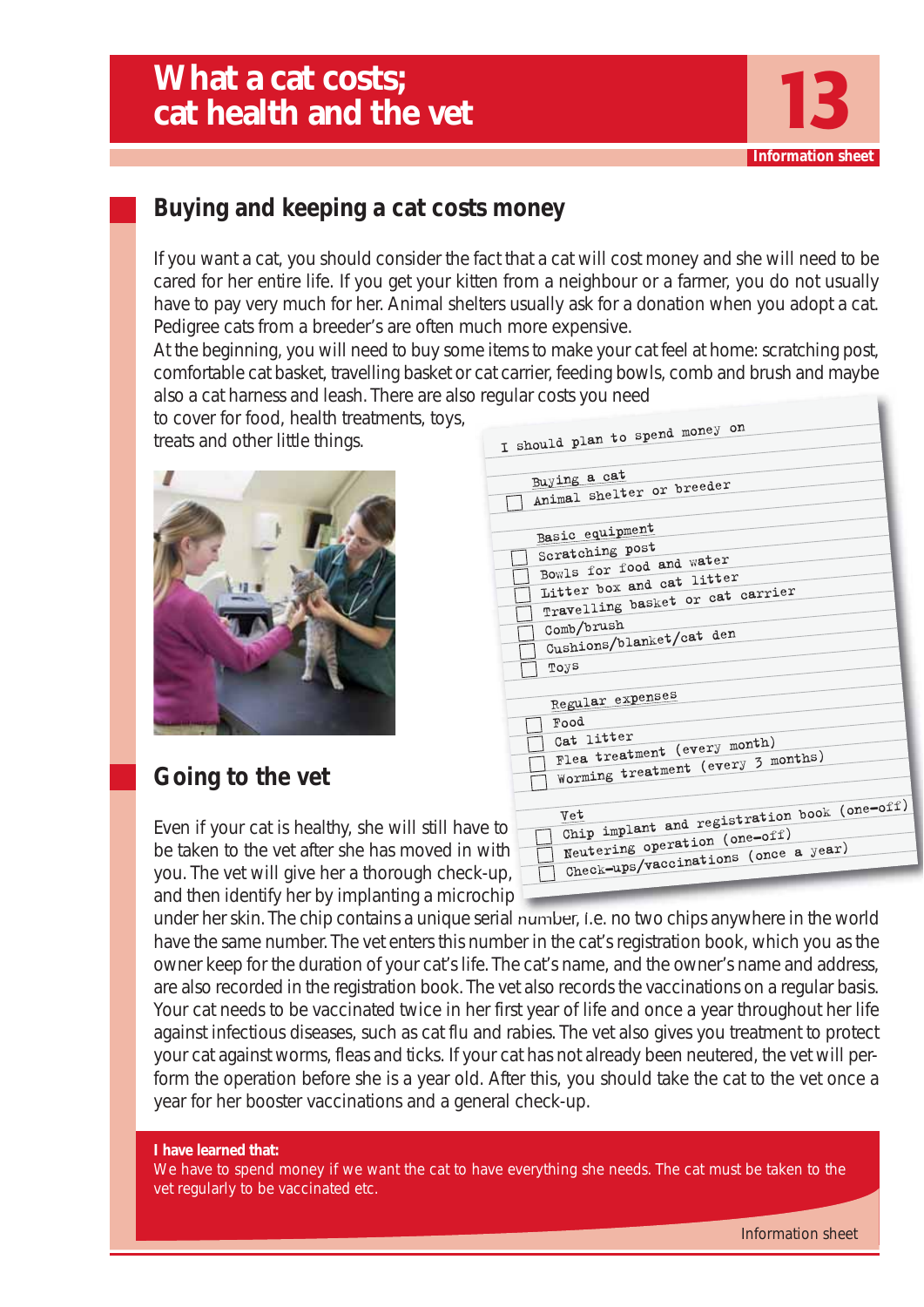## **Solution sheet for teachers: Explorition sheet for teachers:**<br> **Worksheets 3a - 7a 14.1**

| 3a        | Cat breeds<br>1.a) Siamese<br>1.c) Persian<br>1.b) Turkish Angora<br>1.d) British Blue Shorthair<br>1.e) Ragdoll<br>Savannah<br>1.f)<br>1.h) Sacred Birman<br>1.g) Maine Coon                                                                                                                                                                                                                                                                                                                                                                                                                                                                                                                                |
|-----------|--------------------------------------------------------------------------------------------------------------------------------------------------------------------------------------------------------------------------------------------------------------------------------------------------------------------------------------------------------------------------------------------------------------------------------------------------------------------------------------------------------------------------------------------------------------------------------------------------------------------------------------------------------------------------------------------------------------|
| 4a        | Cat language<br>Cats "speak" mainly using body language and scent markers. The way a cat holds her<br>1.<br>tail and ears give a good indication of her mood. Cats rarely "speak" using sounds.<br>2.<br>a) $3$<br>b) 1<br>c) $2$                                                                                                                                                                                                                                                                                                                                                                                                                                                                            |
| 5a        | Dog and cat language<br>1.a) When a cat raises her paw and extends her claws, she is threatening me.<br>She doesn't want to play at the moment, so it would be better to leave her in peace.<br>When a dog wags his tail, he is pleased about, or looking forward to, something.<br>(2.b)<br>Now is a good time for us to play together.<br>When the cat waves her tail from side to side, she is in the mood for hunting.<br>2.c)<br>To avoid being scratched, I have to be particularly careful and should not try to stroke<br>the cat now.<br>When a dog growls, he is warning me. I should keep my distance for the time being.<br>2.d<br>The best thing to do is simply to stand still and keep quiet. |
| <b>6a</b> | Biology of the cat I: Physique and teeth<br>1.a) fangs<br>1.b) carnassials<br>1.c) whiskers<br>1.d) claws<br>1.e)<br>nose<br>1.f)<br>pads<br>Whiskers: A cat has whiskers on her cheeks and above her eyes. Cats use their whiskers<br>(2.a)<br>to feel obstacles in the dark and to sense temperature.                                                                                                                                                                                                                                                                                                                                                                                                      |
|           | 2.b) Fur: Almost the entire body is covered with fur, with the exception of the nose and pads.<br>The fur consists of short, dense down - also called the undercoat - and an outer coat of<br>longer, finer hairs. The outer coat also determines what colour the fur of the cat has.<br>Paws: The parts of the paw that touch the ground when cats walk and run are the equivalent<br>2.c)<br>of our fingers and toes. Cats are digitigrades, i.e. creatures that walk on their toes. Their hands<br>and feet never touch the ground. A cat has five claws on each front paw and four on each                                                                                                               |
|           | hind paw.<br>Teeth: Cats have 30 teeth in all: 16 in the upper jaw and 14 in the lower jaw. The canine<br>$2.d$ )<br>teeth, or fangs, are the sharpest. Cats also have molar teeth, including the carnassials (for<br>shearing meat).                                                                                                                                                                                                                                                                                                                                                                                                                                                                        |
| 7a        | Biology of the cat II: Keen senses<br>1.a) true / false<br>1.c) false / true<br>1.b) true / false<br>1.d) false / true<br>1.e) true / true<br>1.f) $true / false$                                                                                                                                                                                                                                                                                                                                                                                                                                                                                                                                            |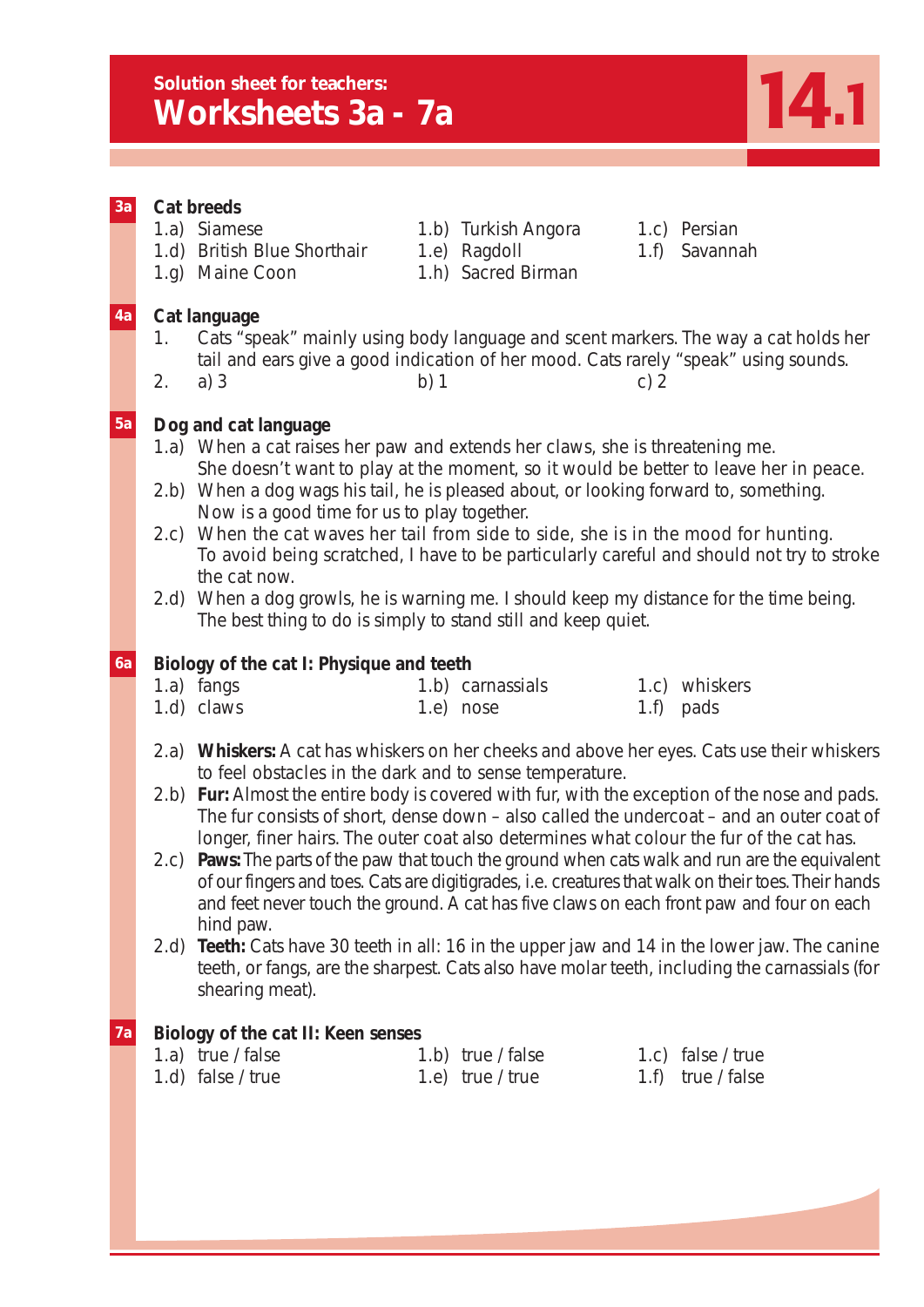

#### **Treating your cat properly 10a**

- 1.a) **Wrong:** There are books and a ball on the windowsill, which stop the cat from jumping up to look out. **Correct:** I would clear everything off the windowsill so that there is room for the cat to sit there and watch what is happening outside.
- 1.b) **Wrong:** The girl wants to play with the cat, but she is standing right in front of her. This makes her look much bigger, which frightens the cat. **Correct:** I would crouch or kneel down when I want to play with a cat. I would then appear to be the same size as the cat, so she would not be afraid of me and we could have fun playing with each other.
- 1.c) **Wrong:** The children are listening to loud music. The cat is frightened and the noise hurts her sensitive ears, so she is running out of the room to escape. **Correct:** I would turn the volume of the music right down or put on headphones if there were a cat in the room. This would not disturb or alarm the cat, and she would be happy to keep me company.
- 1.d) **Wrong:** The bathroom door is closed, so the cat cannot use her litter box. The child is sitting at the computer and does not see that the cat wants to go into the bathroom. **Correct:** I would always leave the bathroom door open to allow the cat to use the litter box at any time. The door should only be closed when a member of the family is in the bathroom.
- 1.e) **Wrong:** The children are playing with the ball and letting it bounce on the floor although the cat wants to rest. This will certainly disturb the cat, and may even frighten her. **Correct:** I would not play noisy games if the cat wanted to sleep in her basket. I could play in my room or go outside.
- 1.f) **Wrong:** The girl is picking the cat up by the scruff of her neck. Cats do not like this, and it actually hurts them. **Correct:** I would place one hand on the cat's chest, directly behind the forelegs, and support her rump with the other hand. This is the correct way to pick up a cat without hurting her.

#### **Training your cat: 11a**

1.a) Human (C) 1.b) Human (L) 1.c) Cat (A)

1.d) Cat (W) 1.e) Human (S)

**Solution:** CLAWS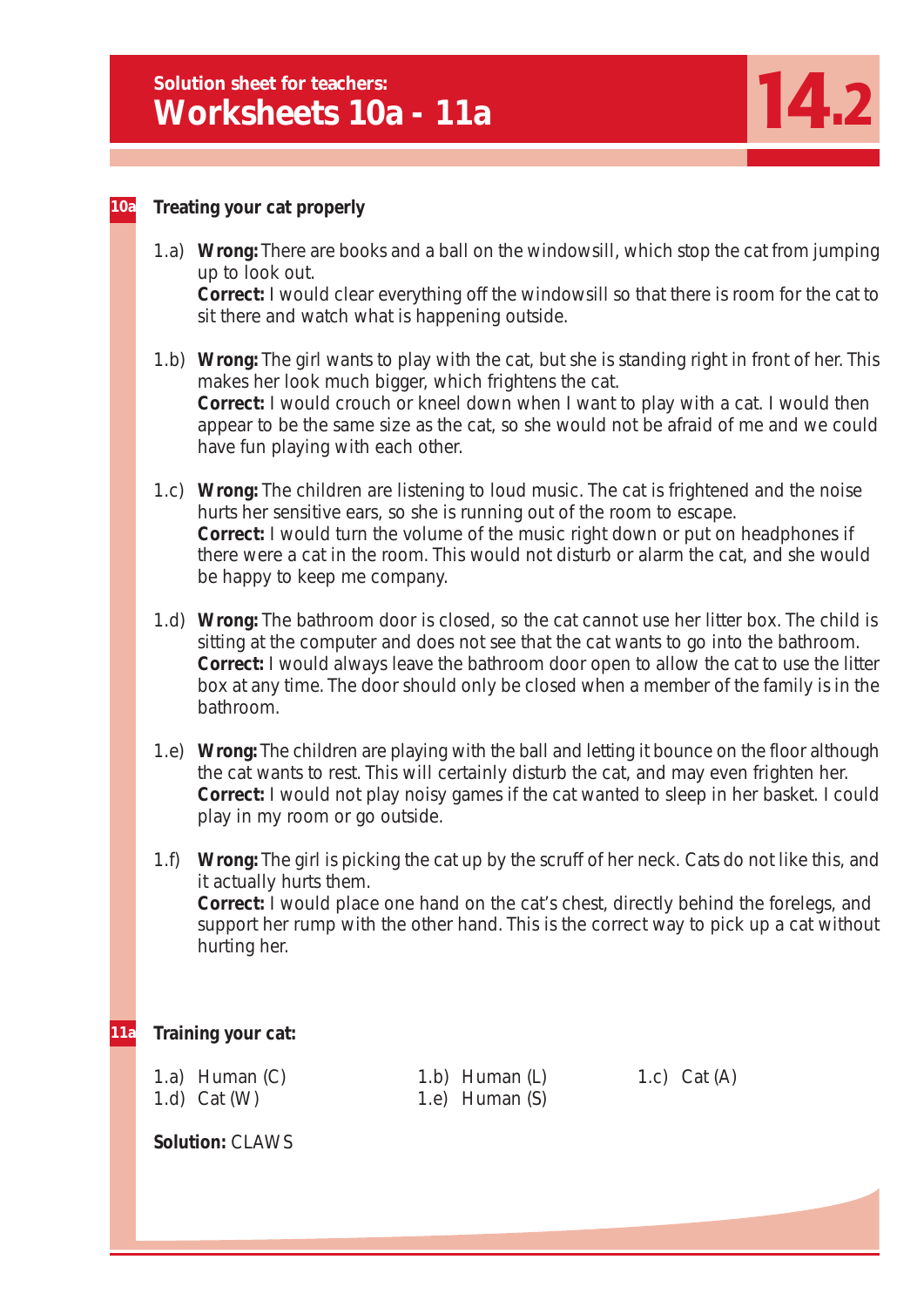## **Test: "Is my cat happy?"**

## **Test**

Cats are gentle, affectionate animals that are fun to play with, but there are things that they need, too. They must be fed and cared for regularly, and they need a home in which they can feel safe and comfortable.

15

The following test is an easy way to find out whether a cat would feel safe and comfortable in your home. Just read the individual statements carefully and tick the applicable box.

| Test: "Is my cat happy?"                                                                                                                                                                                  |  |
|-----------------------------------------------------------------------------------------------------------------------------------------------------------------------------------------------------------|--|
| My parents like cats.                                                                                                                                                                                     |  |
| My brother(s) and sister(s) like cats.                                                                                                                                                                    |  |
| A cat lives on average for about twelve years,<br>but can live up to twenty years.<br>I can take care of her all of her life.                                                                             |  |
| I'm not allergic to cats' hairs.                                                                                                                                                                          |  |
| Nobody in my family is allergic to cats' hairs.                                                                                                                                                           |  |
| A cat costs money and needs food every day. There are also extra costs,<br>such as visiting the vet if the cat has had an accident or has been hurt.<br>I would spend some of my pocket money on the cat. |  |
| My parents would spend money on the cat.                                                                                                                                                                  |  |
| I can spend at least an hour a day looking after the cat.                                                                                                                                                 |  |
| My parents would help me to look after the cat.                                                                                                                                                           |  |
| There is a suitable place for a litter box in our home.                                                                                                                                                   |  |
| Our house or flat is big enough to allow the cat plenty of room to move.                                                                                                                                  |  |
| When I go on holiday with my family,<br>there are other people around to look after the cat, e.g. neighbours,<br>nanny and granddad.                                                                      |  |

## **Evaluation**

Now count how many times you have ticked  $\bigodot$ . Note the number of times here:

Have you ticked  $\circled{c}$  ten times or more? Great, a cat would feel absolutely safe and comfortable in your family.

If you only have nine ticks or under next to  $\bigodot$ , you and your family should sit down and think carefully about whether a cat would really feel safe and comfortable in your home.

If you are uncertain, you could also visit your nearest animal shelter. Lots of shelters are on the lookout for "godparents" who want to visit the animals regularly. This is an ideal way of getting to know cats better, and you may well find one that is just right for you.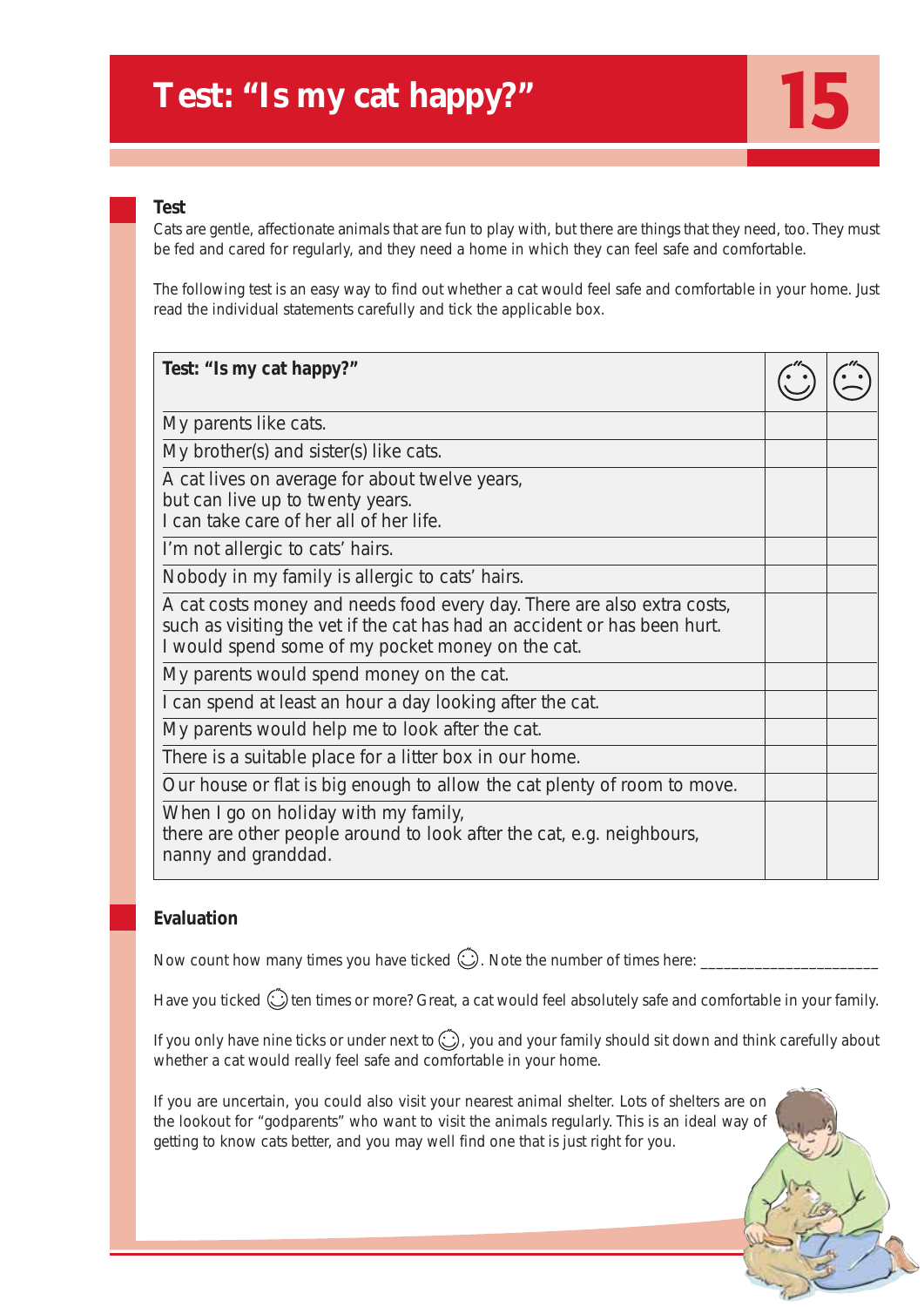## **Test: "What do I know about cats?" (Preliminary)**

**2**

| <b>Test: "What do I know about cats?"</b><br>(Preliminary)                                                                                                                                                                 |                                                                                                                                                                                                                                                                                                                                                                                                                                                                                                                                                                                                                                                                                                                                                                                                                                                            |
|----------------------------------------------------------------------------------------------------------------------------------------------------------------------------------------------------------------------------|------------------------------------------------------------------------------------------------------------------------------------------------------------------------------------------------------------------------------------------------------------------------------------------------------------------------------------------------------------------------------------------------------------------------------------------------------------------------------------------------------------------------------------------------------------------------------------------------------------------------------------------------------------------------------------------------------------------------------------------------------------------------------------------------------------------------------------------------------------|
| Cat language<br>In what ways can a cat express herself? Write the ways here.                                                                                                                                               |                                                                                                                                                                                                                                                                                                                                                                                                                                                                                                                                                                                                                                                                                                                                                                                                                                                            |
|                                                                                                                                                                                                                            |                                                                                                                                                                                                                                                                                                                                                                                                                                                                                                                                                                                                                                                                                                                                                                                                                                                            |
| Which cat breeds do you know? Name six breeds:                                                                                                                                                                             |                                                                                                                                                                                                                                                                                                                                                                                                                                                                                                                                                                                                                                                                                                                                                                                                                                                            |
| Treating your cat properly                                                                                                                                                                                                 |                                                                                                                                                                                                                                                                                                                                                                                                                                                                                                                                                                                                                                                                                                                                                                                                                                                            |
| a) $\Box$ The room where the litter box is must be kept open at all times.<br>their mothers used to pick them up as kittens.<br>the cat could be frightened.<br>there is enough room for the cat to jump up and sit.<br>f) |                                                                                                                                                                                                                                                                                                                                                                                                                                                                                                                                                                                                                                                                                                                                                                                                                                                            |
| Training your cat<br>a) What a cat learns from her mother:                                                                                                                                                                 |                                                                                                                                                                                                                                                                                                                                                                                                                                                                                                                                                                                                                                                                                                                                                                                                                                                            |
| b) What a cat learns from humans:                                                                                                                                                                                          |                                                                                                                                                                                                                                                                                                                                                                                                                                                                                                                                                                                                                                                                                                                                                                                                                                                            |
|                                                                                                                                                                                                                            | <b>Cat breeds</b><br>What is important if you want your cat to feel safe and comfortable in your home? Tick the right answers:<br>b) $\Box$ I should always pick up my cat by the scruff of her neck; cats like this because it reminds them of how<br>c) $\Box$ If I want to play with a cat, I should crouch down to make myself seem the same height as the cat. If I don't,<br>d) $\Box$ A cat needs to be able to sit on the windowsill to look outside; I must keep the windowsill clear, so that<br>e) $\Box$ Cats love loud music, so I should always turn the music up to full volume when the cat is in the room.<br>$\Box$ When a cat is asleep, my friends and I should be quiet; if we are not, the cat might wake up in a fright.<br>What does a cat learn from her mother? What does she learn from humans? Write down one example of each. |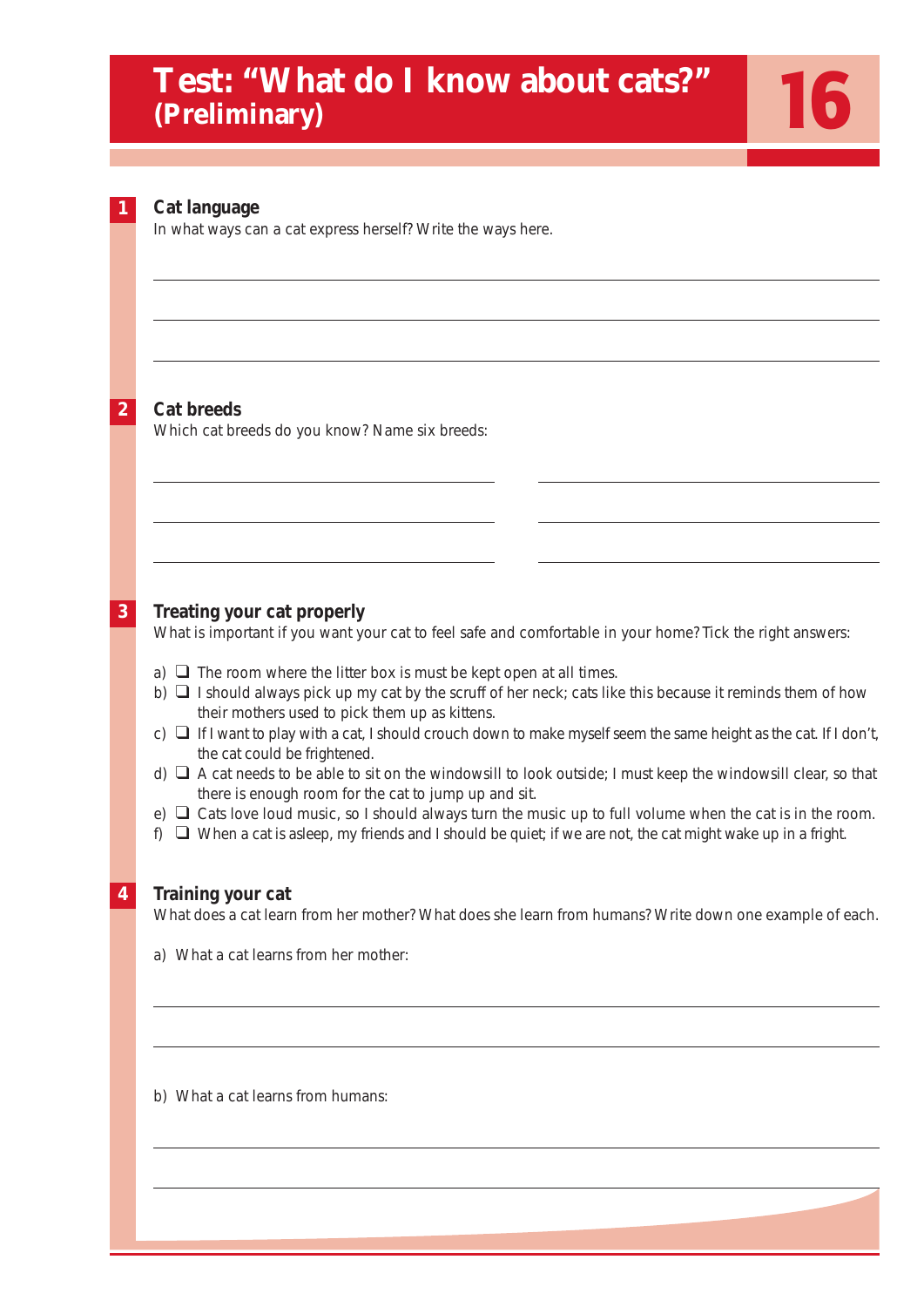## Test: "What do I know about cats?" **(Advanced)**

#### **Physique and teeth 1**

How much do you know about a cat's physique and teeth? Answer the following questions:

17

- a) What is the name of a cat's sharpest teeth?
- b) What parts of a cat's body are not covered in fur? \_\_\_\_\_\_\_\_\_\_\_\_\_\_\_\_\_\_\_\_\_\_and \_\_\_\_\_\_\_\_\_\_\_\_\_\_\_\_\_\_\_\_\_\_\_
- c) How many claws does a cat have on each front paw? \_\_\_\_\_\_\_

\_\_\_\_\_\_\_\_\_\_\_\_\_\_\_\_\_\_\_\_\_\_\_\_\_\_\_\_\_\_\_\_\_\_\_\_\_\_\_\_\_\_\_\_\_\_

d) What is the name given to the hairs that a cat uses to feel obstacles and sense temperature?

#### **The cat's senses 2**

Which of the following statements about a cat's senses are true? Tick the box:

- a)  $\Box$  The eyes and ears are especially important when the cat is hunting.
- b)  $\Box$  A cat can tell by the scent of another cat whether it is male or female.
- c)  $\Box$  If a cat wants to listen to something very closely, she has to turn her head.
- d) ❑ A cat uses her nose particularly when hunting.
- e)  $\Box$  In order to see better at night, cats open their pupils as wide as possible.
- f)  $\Box$  A cat's hearing is much more sensitive than human hearing.

#### **Dog and cat language 3**

Do you know the difference between cat and dog body language? Explain it using the example "waving tail".

When a cat waves her tail from side to side, it means:

When a dog wags his tail from side to side, it means:

## **4**

## **Bonus section**

What do you know about the origins of the cat and the first few weeks in the life of a kitten? Fill in the gaps in the text below:

**Origins:** All domestic cats that now live with humans are descended from the a) \_\_\_\_\_\_\_\_\_\_\_\_\_\_\_\_. . Today, these wild cats live in b) \_\_\_\_\_\_\_\_\_\_\_\_\_\_\_\_\_\_\_\_\_\_\_ and c) \_\_\_\_\_\_\_\_\_\_\_\_\_\_\_\_\_, mostly in the desert or the savannah, or in rocky areas near villages. Cats came to us many, many years ago from d) \_\_\_\_\_\_\_\_\_ Their job was to hunt rats and mice, so they travelled as passengers on grain merchants' ships.

| The first weeks of a cat's life: Cats are e)                    | . When the kittens are born, their mother             |
|-----------------------------------------------------------------|-------------------------------------------------------|
| feeds them on milk. The kittens' $f$ ) $\overline{\phantom{a}}$ | shows them the way to the mother's teats; none of the |
| other senses are working yet. When they are g)                  | days old, kittens can hear, spit and meow,            |
| and they can open their eyes. At h) __________                  | weeks, they start playing and learning from their     |
| mother, brothers and sisters. When they are i)                  | weeks old, the kittens can join a                     |
| human family.                                                   |                                                       |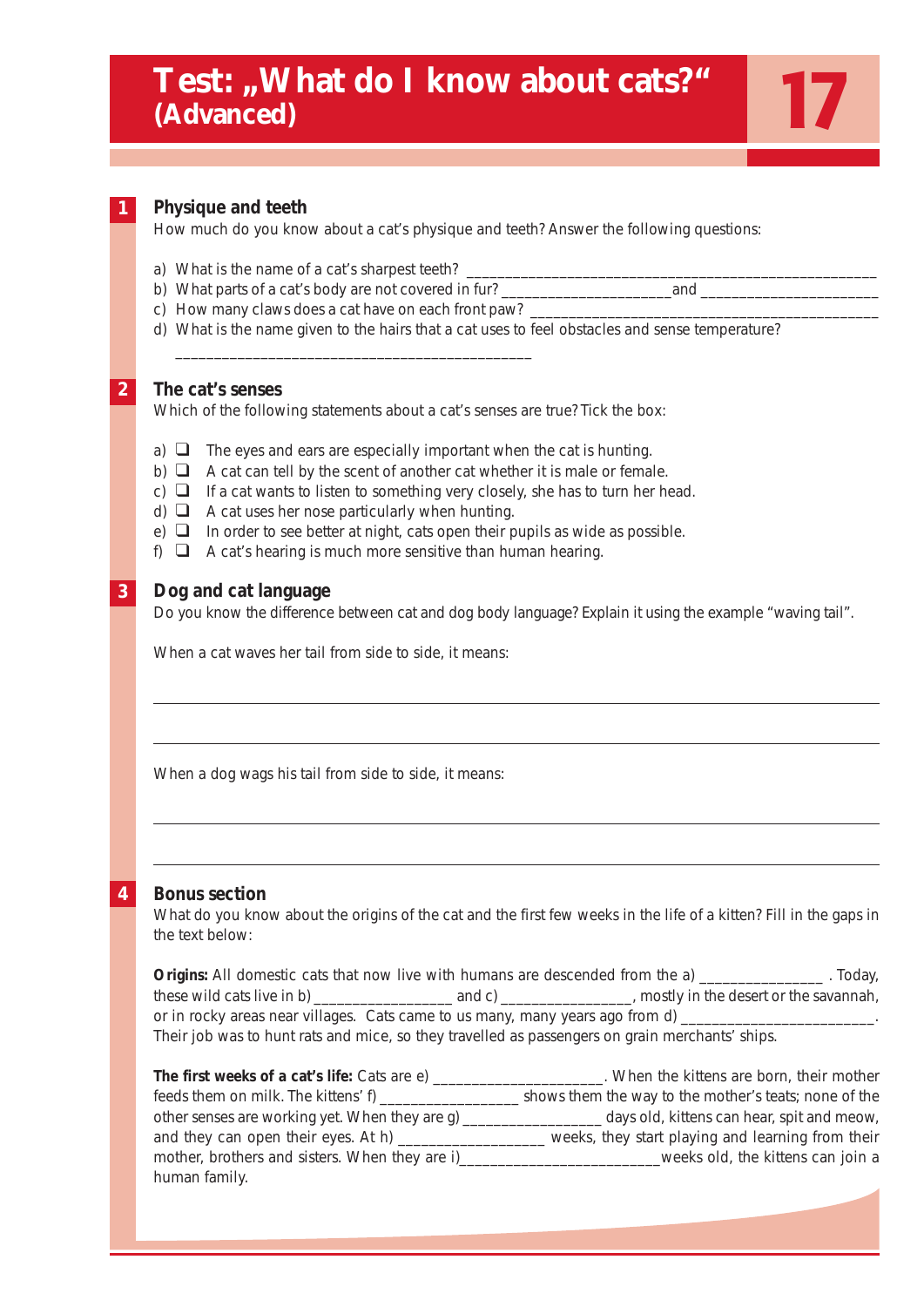|                         | "What do I know about cats?" (Preliminary)                                                                                                                                                                                                                                                                                                                                                                           |                                 |                                     |           |            |                                                                                                         |
|-------------------------|----------------------------------------------------------------------------------------------------------------------------------------------------------------------------------------------------------------------------------------------------------------------------------------------------------------------------------------------------------------------------------------------------------------------|---------------------------------|-------------------------------------|-----------|------------|---------------------------------------------------------------------------------------------------------|
| $\overline{\mathbf{1}}$ | Cat language<br>Cats "speak" mainly via body language and scent signals. It is easy to recognise their moods by the position of<br>their tail and their ears. It is rare for a cat to use her voice to "speak".                                                                                                                                                                                                      |                                 |                                     |           |            |                                                                                                         |
| $\overline{2}$          | <b>Cat breeds</b><br>British Blue Shorthair, Chartreux, Devon Rex, German Rex, Birman, Maine Coon, Persian, Ragdoll, Selkirk Rex,<br>Siamese, Singapura, Turkish Angora                                                                                                                                                                                                                                              |                                 |                                     |           |            |                                                                                                         |
| $\overline{\mathbf{3}}$ | Treating your cat properly<br>a) $X$                                                                                                                                                                                                                                                                                                                                                                                 | $b) -$                          | c) $X$ d) $X$ e) -                  |           |            | f) X                                                                                                    |
| $\overline{\bf{4}}$     | Training your cat<br>a) What a kitten learns to do from her mother: keep her fur clean and wash herself, sharpen her claws, catch<br>mice, use and understand cat body language, recognise scent signals                                                                                                                                                                                                             |                                 |                                     |           |            |                                                                                                         |
|                         |                                                                                                                                                                                                                                                                                                                                                                                                                      |                                 |                                     |           |            | b) What a kitten learns from humans: her name, how to use the litter box, what she is not allowed to do |
|                         | "What do I know about cats?" (Advanced)                                                                                                                                                                                                                                                                                                                                                                              |                                 |                                     |           |            |                                                                                                         |
| $\overline{\mathbf{1}}$ | Physique and teeth<br>a) Fangs<br>c) Five                                                                                                                                                                                                                                                                                                                                                                            | b) Nose and pads<br>d) Whiskers |                                     |           |            |                                                                                                         |
| $\overline{2}$          | The cat's senses<br>a) $X$                                                                                                                                                                                                                                                                                                                                                                                           |                                 | b) X c) – d) –                      |           | $e)$ X     | f) X                                                                                                    |
| $\overline{\mathbf{3}}$ | Dog and cat language<br>When a cat waves her tail to and fro, it means: "I'm in the mood for hunting. You had better not come too<br>close, or you might feel my claws."                                                                                                                                                                                                                                             |                                 |                                     |           |            |                                                                                                         |
|                         | When a dog wags his tail to and fro, it means: "I'm happy and excited, let's play (or carry on playing)!"                                                                                                                                                                                                                                                                                                            |                                 |                                     |           |            |                                                                                                         |
| 4                       | <b>Bonus section</b><br>a) African Wild Cat<br>f) sense of touch                                                                                                                                                                                                                                                                                                                                                     | b) Africa<br>g) ten             | c) Western Asia d) Egypt<br>h) four | i) twelve | e) mammals |                                                                                                         |
|                         | Note:<br>The "What do I know about cats?" test consists of two sections, Preliminary and Advanced. The tests should<br>be set progressively, i.e. only pupils who have passed the Preliminary test can go on to take the Advanced<br>test. Depending on the pupils' age and learning level, the Preliminary test can be set on its own.<br>The test comes with a certificate that can also be awarded to the pupils. |                                 |                                     |           |            |                                                                                                         |

We recommend considering the test "passed" when at least 50% of the pupil's answers are correct.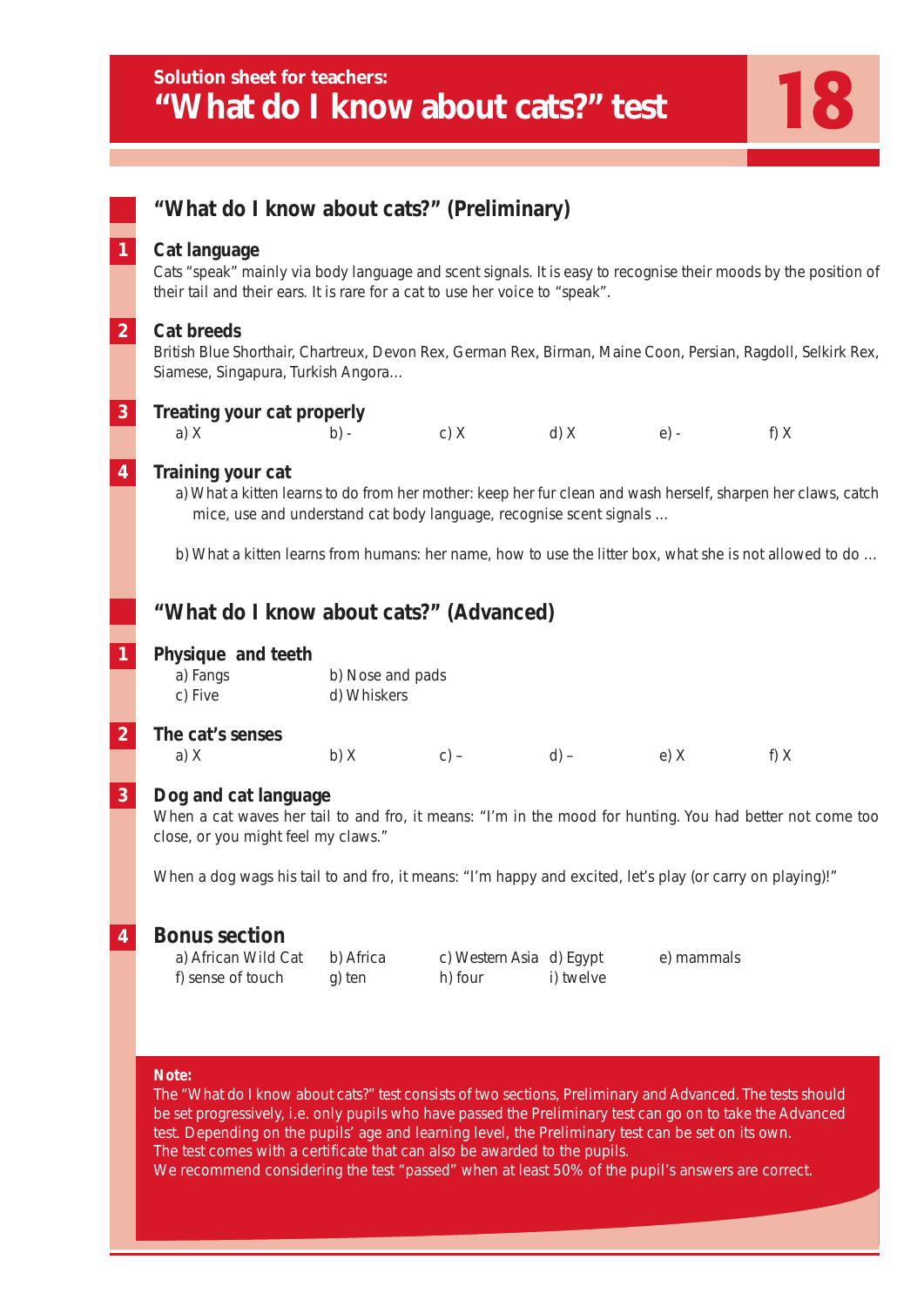# Certificate





# has passed the "What do I know about cats?" test







Place and date

Teacher's signature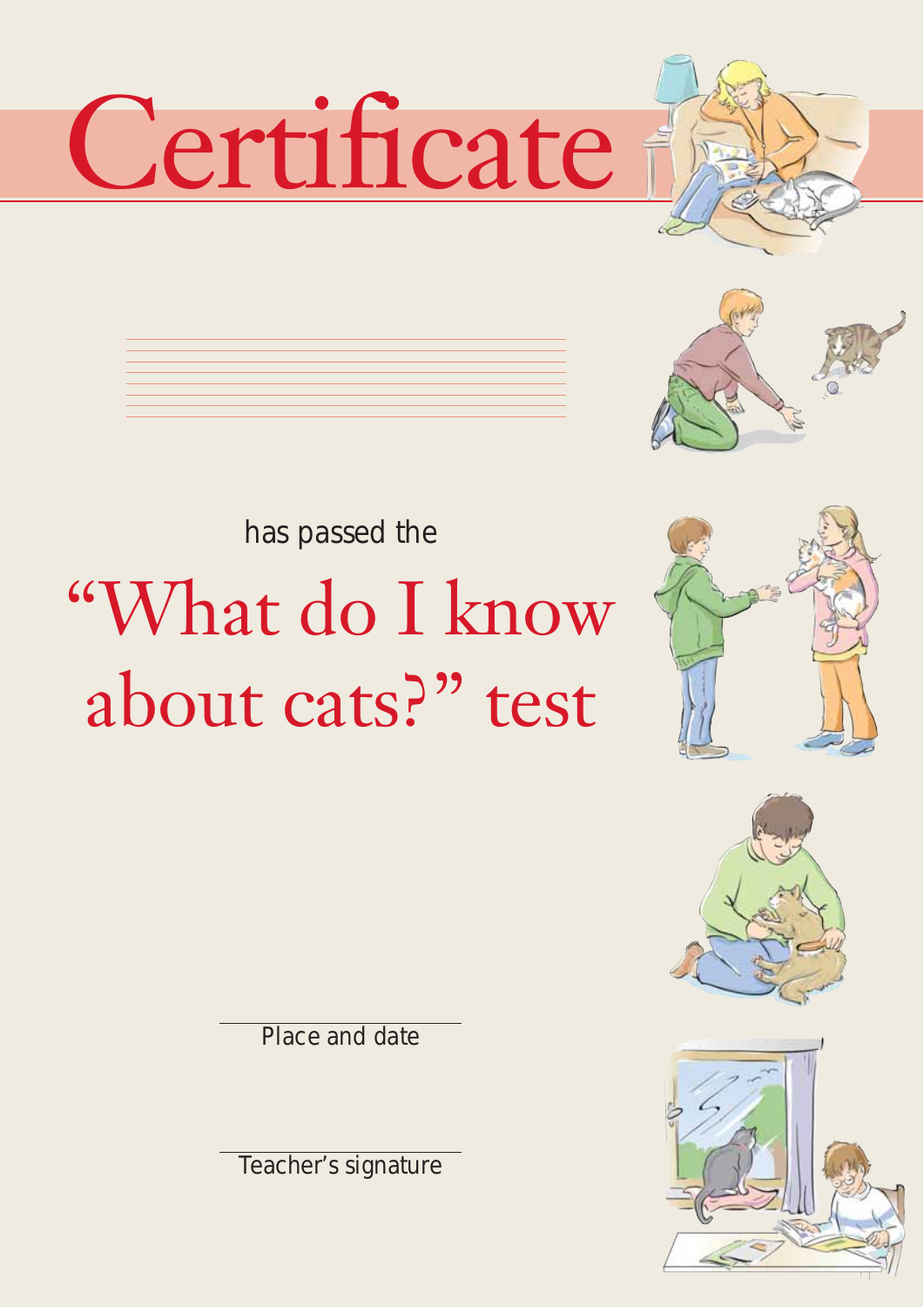## **Make your own cat mask**



## **1 How to make your cat mask:**

- 1. Cut out the mask along the dotted line.
- 2. Cut out the eyeholes.
- 3. Cut out the slits for the elastic bands along the dotted lines.
- 4. Cut elastic bands to size and push them through the slits from the front.
- 5. Fix the bands at the back with a piece of tape or a knot.
- 6. The mask is ready to wear!

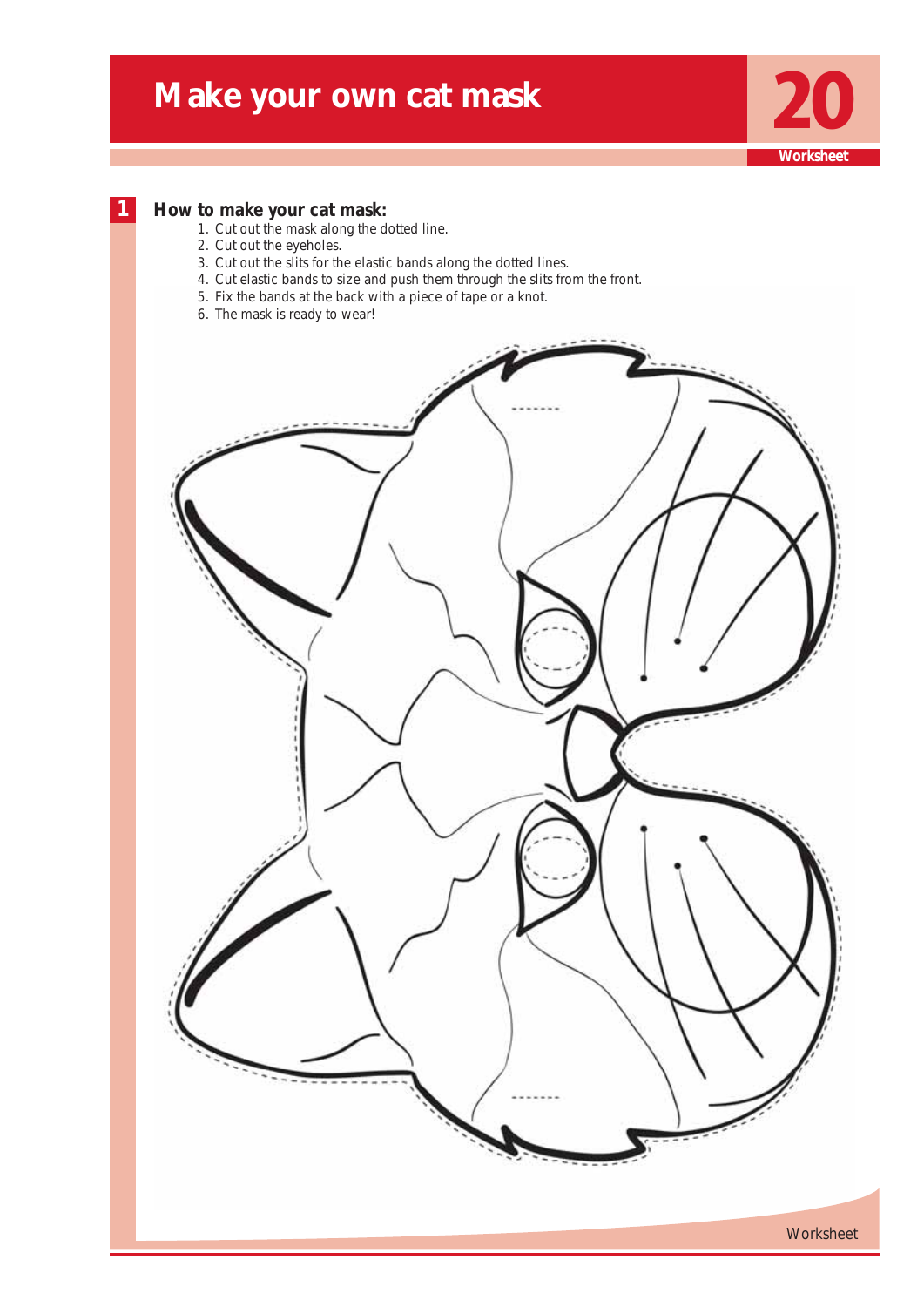**Information she** 

## **Brief explanation of terms used in the "Fascinating Cats" classroom materials.**

## **Big cats**

Lions and tigers, for example, belong to the big cat group. A distinguishing feature of big cats is that they can roar. In bright light, big cats' pupils contract to a pinpoint, whereas the pupils of a → small cat contract to a narrow vertical slit.

## **Breed**

More than 40 different cat breeds have evolved over the last few thousand years. The respective breeds have different fur lengths, eye and fur colours, and also vary from one another in size and personality.

## **Breeder**

When a female cat ( $\rightarrow$  Queen) mates with a male cat ( $\rightarrow$  Tom), she gives birth to kittens. People who see to it that cats of a particular breed mate with each other are called breeders. When the kittens are born, the breeder looks after them and arranges for them to receive their initial vaccinations and worming treatments before they go to their new owners. Young cats can be removed from their mother at about twelve weeks of age, as they should be fully weaned at this stage.

## **Carnivore**

Meat-eating → mammals are known as carnivores. As cats in the wild hunt, kill and eat their prey, they belong to the carnivore category.

## **Cat grass**

The cat grass you can buy at the pet shop is wheat sown or sprouting in a dish or tray. Cats like to eat grass to make themselves vomit. They do this to bring up hairballs or clumps of fur that they have swallowed during  $\rightarrow$ fur care. To prevent  $\rightarrow$  inside cats from eating plants that could be poisonous, always provide them with cat grass.

## **Cat litter**

Cat litter is placed in the  $\rightarrow$  litter box to allow the cat to bury her droppings. Cat litter can be made of various materials, but all materials serve to absorb moisture and reduce unpleasant smells.

#### **Claws**

Cats have five claws on each forepaw and four on each hind paw. The cat uses her sharp, curved claws to catch and grip her prey. The claws also give the cat a safe grip when climbing trees. When a cat is at rest, however, the claws are hidden in a skin sac.

#### **Diet**

All cats are  $\rightarrow$  carnivores. Their diet is different from ours, and they cannot survive on the same food as humans do or they will get sick. Never give a cat food or leftovers from the table, as these can have a very serious effect on a cat's health. Ready-made cat food is ideal, as it already contains everything a cat needs for a healthy diet. Always make sure that your cat has plenty of fresh clean drinking water all the time.

#### **Fur care**

Cats wash themselves frequently by licking their fur, which also gets rid of excess hair. Groom long-haired cats regularly with a brush or comb to prevent tangles. Short-haired cats also love being brushed gently, of course!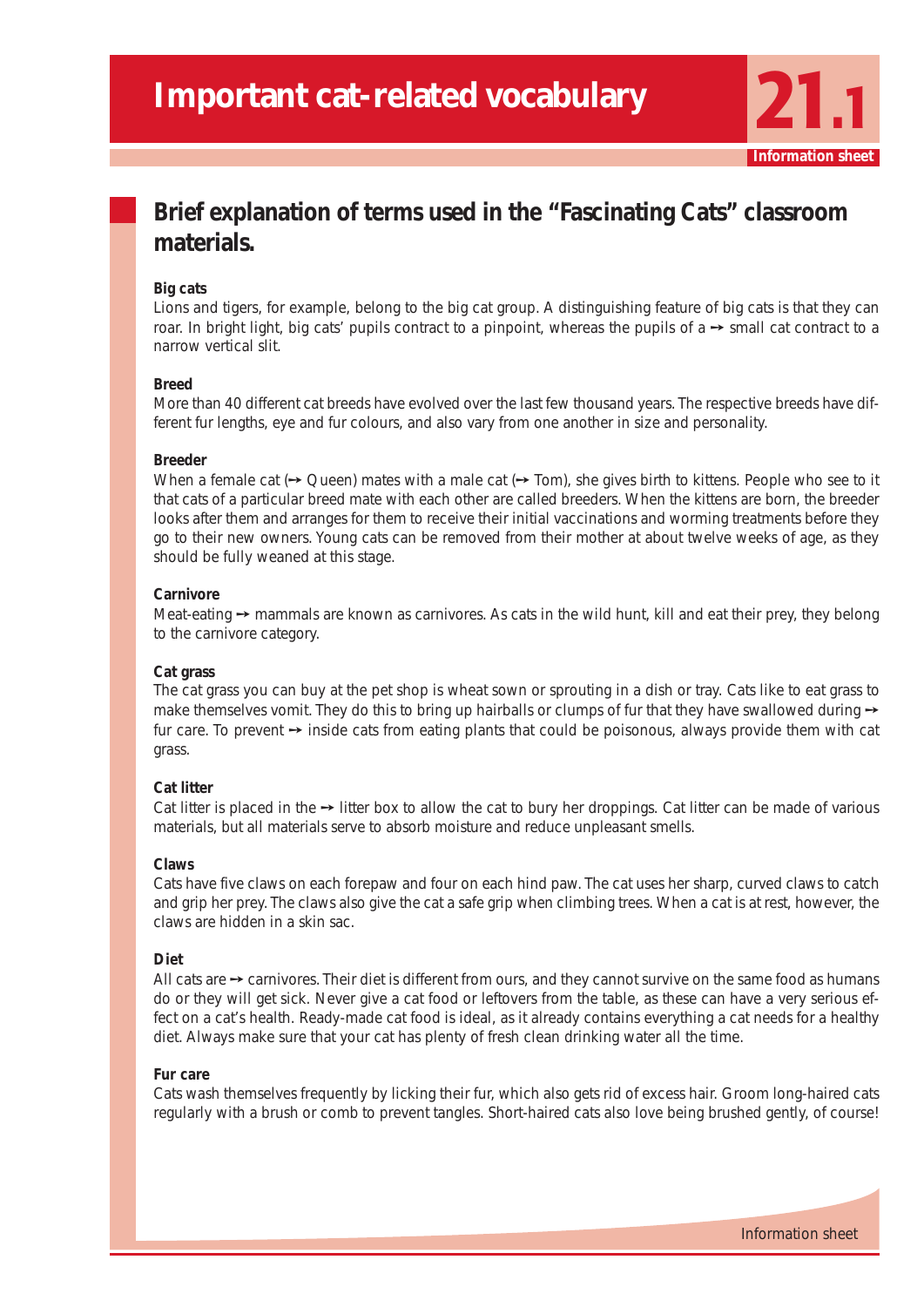## **Brief explanation of terms used in the "Fascinating Cats" classroom materials.**

#### **Heat, in or on**

A female cat is "in heat" or "on heat" at the times when she is ready to mate with a ➙ Tom to produce a litter of kittens. In the wild female cats come on heat in the spring, when the evenings stay light for longer. If the cat mates with a tom in this time, the kittens are born about 60 days later. A cat can also come on heat in early autumn, which is why most wild kittens are born in spring or autumn. However, due to modern living conditions which mean more and more cats are living indoors, they can cycle at anytime throughout the year, so it is the best to get your cat neutered to prevent unwanted pregnancies.

#### **House-trained**

A cat that lives in the wild, or a domestic  $\rightarrow$  outdoor cat, uses the outside environment as a toilet. A cat that spends some of her time or – in the case of an  $\rightarrow$  inside cat – all of her time inside the house in the company of humans must learn to use the litter box. A cat can be house-trained by showing her the litter box and praising the cat when she uses it. Provided that the box is clean and odour-free, the cat usually has no problems using it. Most cats want to be left alone when they go to the litter box. Make sure that you clean the litter box every day and wash it out once a week.

#### **Hygiene**

"Hygiene" is the expression used for all preventive measures related to health. In practice, this means staying healthy by following a few rules when there is a cat in the household. For example, you must always wash your hands after stroking the cat. It goes without saying that you must never eat anything that has been in the cat's feeding bowl, and the cat must not eat from anyone's plate. Ensuring the cat receives regular vaccinations, flea and worming treatments by the vet and you will help to keep the cat and your family healthy. Pet shops also stock tried and tested flea, tick and worming treatments to combat cat parasites.

#### **Inside cat**

Not all cats are → outdoor cats. A lot of cats never leave their owner's home. If cats are used to this from the very beginning, they generally do not worry about staying inside all the time, provided they have plenty to occupy their minds and keep them physically active.

#### **Litter box**

Cats are very clean animals that use the litter box to pass urine or faeces. The litter box is either a covered or open box filled with ➙ cat litter, which the cat uses to bury her urine or droppings. Litter boxes must be cleaned daily, and the cat litter changed weekly.

#### **Mammal**

Cats are mammals, i.e. they give birth to live kittens that they feed on milk. Cats usually have between four and six kittens, which they then suckle for about six weeks. A cat has eight teats, so she could feed and raise up to eight kittens at a time. The first milk also contains important antibodies to protect the kittens against disease.

#### **Neutering**

If you do not want your cat to have a family, you should have him or her neutered by the vet. This means that the cat's sex glands are removed: in the case of the female, the ovaries; in the case of the male cat or tom, the testicles. This prevents the cat from reproducing. Neutering is especially important for → outdoor cats, as it is not possible to keep an eye on them all the time.

#### **Outdoor cat**

Cats that do not live exclusively indoors, but are also allowed out of the house, are "outdoor cats".

**Information**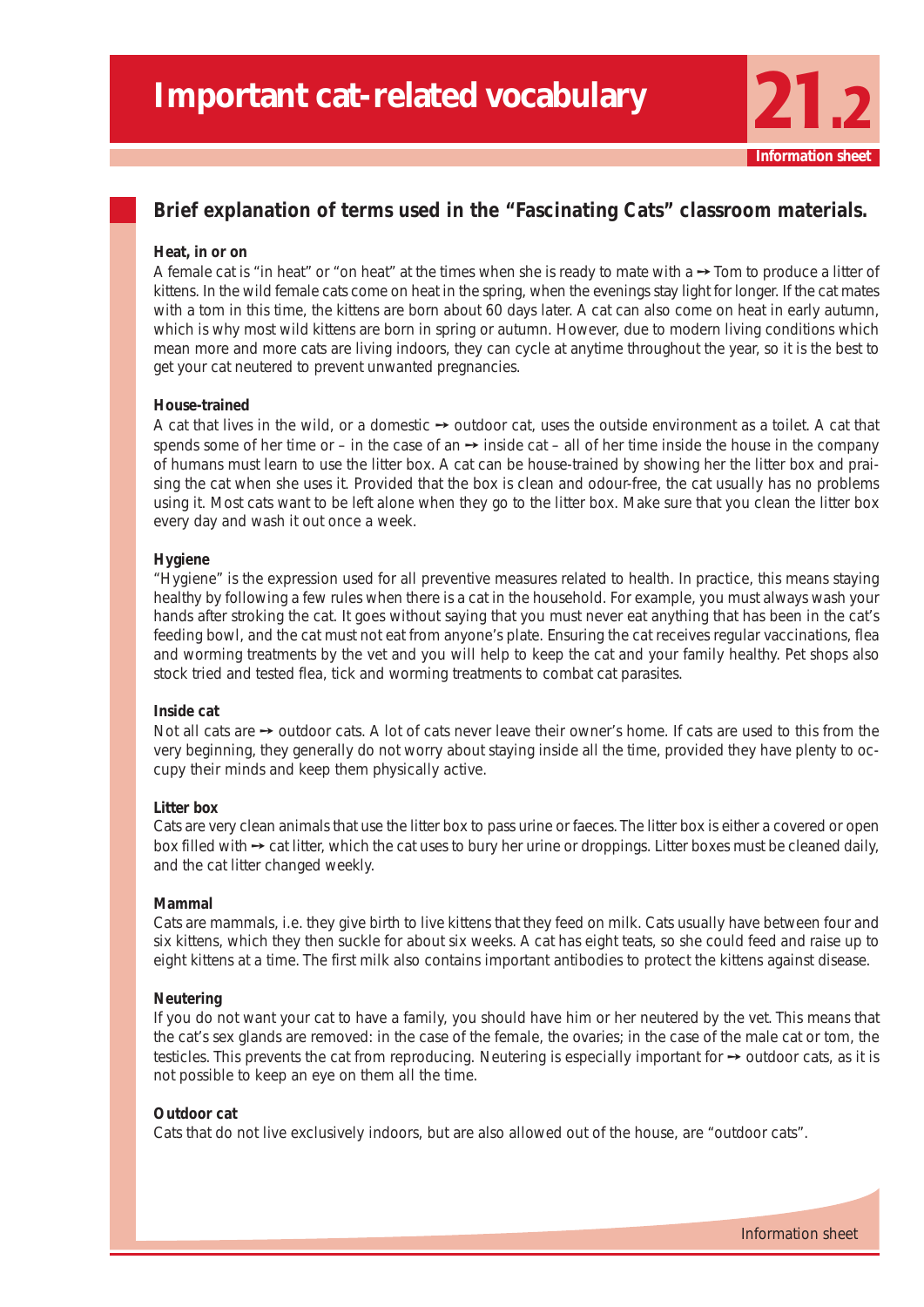## **Brief explanation of terms used in the "Fascinating Cats" classroom materials.**

#### **Paw**

The parts of the paw that touch the ground when cats walk and run are the equivalent of our fingers and toes. Cats are digitigrades, i.e. creatures that walk on their toes. Their hands and feet never touch the ground. A cat has five claws on each front paw and four on each hind paw.

### **Queen**

A female cat is known as a "queen".

#### **Scratching post**

A scratching post is an upright piece of furniture, usually covered with fibres such as sisal, especially designed for cats. Cats can sharpen their  $\rightarrow$  claws on it or climb up it without damaging the other furniture. All cats, even outdoor cats, should have a scratching post if they are to remain healthy and happy. The posts are available in many different colours, sizes and varieties.

## **Small cats**

A distinguishing feature of small cats, such as the lynx, is their ability to purr when they breathe in or out. Small cats' pupils contract to a vertical slit in bright light. The domestic cat is a member of the small cat family.

#### **Tom**

A male cat is known as a "tom" or "tomcat".

#### **Training**

Unlike dogs, most cats cannot be taught to obey commands. Nevertheless, even kittens must be taught from the very beginning – by clear use of the word "No!" – what they are not allowed to do e.g. jump on the table. Cats soon learn their names and come when called.

## **Whiskers**

Cats have special hairs – known as whiskers – on their cheeks. They have similar whiskers over their eyes, too. Cats use their whiskers to feel their way around obstacles in the dark and for sensing temperature.

#### **Space for your own explanations or additions**



**Information sheet**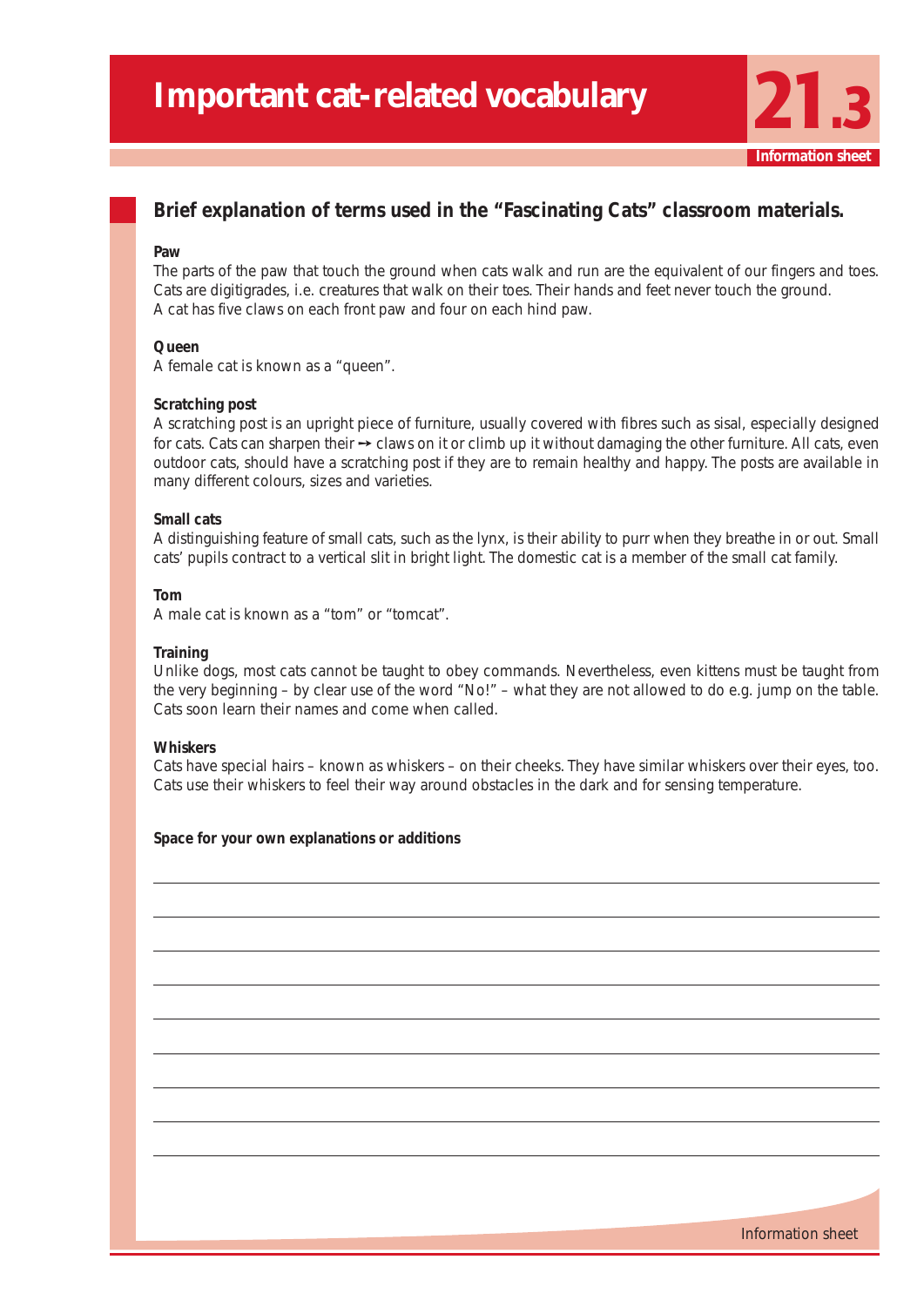# Fascinating Cats<br> **Legal Information**



## **Published by:**

## **FEDIAF**

Avenue Louise, 89/2 B-1050 Brussels Phone: +32 2 536 05 20 fediaf@fediaf.org www.fediaf.org



| Editor:                    | Thomas Meyer                                                                                                                                                                                                                                                                                                                   |
|----------------------------|--------------------------------------------------------------------------------------------------------------------------------------------------------------------------------------------------------------------------------------------------------------------------------------------------------------------------------|
| <b>Illustrations:</b>      | Heike Kreye, heikekreye@web.de                                                                                                                                                                                                                                                                                                 |
| Picture credits:<br>Title: | Persian cat: © Silvia Albert – Fotolia.com • Kitten: © Carola Schubbel – Fotolia.com<br>Group of three cats: © Simona van den Berg – Fotolia.com . Norwegian forest cat: © Alexey Kardakov – Fotolia.com<br>Girl with cat: © Fotosearch.de                                                                                     |
| Copy templates p. 1:       | Domestic cat: © Falkenauge – Fotolia.com . Lynx: © Jörg Franzen – Fotolia.com<br>Tiger: © Martina Berg - Fotolia.com · Lion: © Nico Smit - Istockphoto.com                                                                                                                                                                     |
| Copy templates p. 2:       | African wild cat: © Daryl & Sharna Balfour - Okapia.de                                                                                                                                                                                                                                                                         |
| Copy templates p. 3:       | Domestic cat, Devon Rex, Persian, Ragdoll: © Thomas Brodmann – Animals-digital.de<br>British Shorthair, Maine Coon: © Kirill Vorobyev - Fotolia.com<br>Siamese: © Vasiliy Koval - Fotolia.com<br>Birman: © Christiane & Frank Lehmkemper - Heilige-birma-de-saint-blanc.de<br>Turkish Angora: © Callalloo Candcy - Fotolia.com |
| Copy templates p. 5:       | Cat: © Buffy1982 - Fotolia.com · Dog: © vgm6 - Fotolia.com                                                                                                                                                                                                                                                                     |
| Copy templates p. 6:       | Cat: © Andreas Hilger - Fotolia.com                                                                                                                                                                                                                                                                                            |
| Copy templates p. 7:       | Cat: © Thomas Oswald – Fotolia.com . Children: © Marzanna Syncerz – Fotolia.com                                                                                                                                                                                                                                                |
| Copy templates p. 8:       | Cat in basket: © IVH · Girl with cat: © IVH • Cat on beam: © Callalloo Candcy – Fotolia.com                                                                                                                                                                                                                                    |
| Copy templates p. 9:       | Boy with cat: © IVH                                                                                                                                                                                                                                                                                                            |
| Copy templates p. 11:      | Cat with kittens: $\circ$ Karaline – Fotolia.com • Woman with cat: $\circ$ Farah-Diba – Fotolia.com                                                                                                                                                                                                                            |
| Copy templates p. 12:      | Cat: © nightfly84 - Fotolia.com                                                                                                                                                                                                                                                                                                |
| Copy templates p. 13:      | At the vet's: © Monkey Business - Fotolia.com                                                                                                                                                                                                                                                                                  |

#### © 2010 FEDIAF

These classroom materials and their parts are protected by copyright. They may be duplicated for use in school lessons or internal school study groups. Circulation of parts or all of the classroom materials to third parties for other purposes, particularly for commercial reasons, is prohibited.